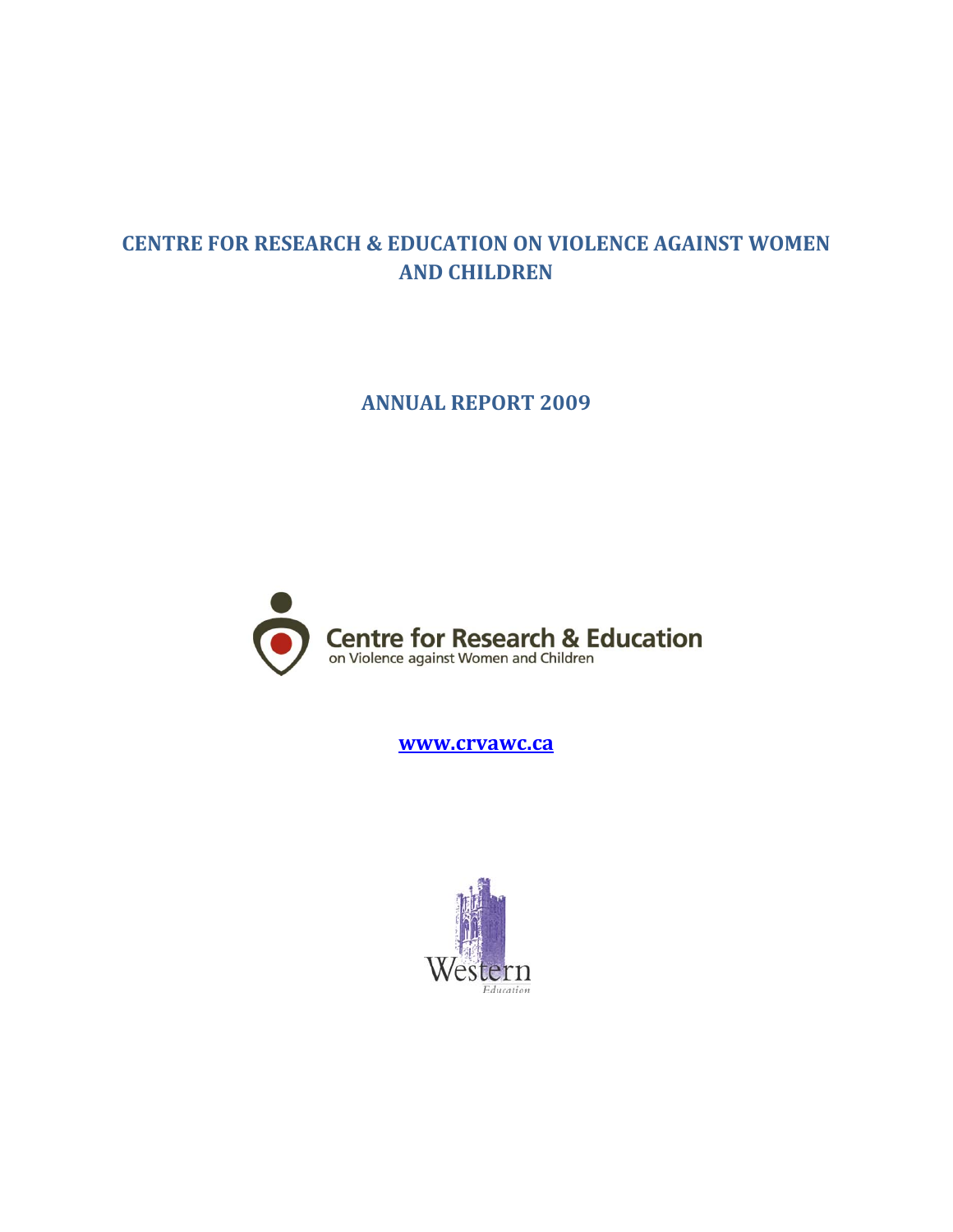# **TABLE OF CONTENTS**

| Message from the Directors<br>Overview of 2009<br><b>Vision Statement</b>                                                                    |
|----------------------------------------------------------------------------------------------------------------------------------------------|
| <b>Mission Statement</b><br>History                                                                                                          |
|                                                                                                                                              |
| Open CREVAWC Grants, Projects, Donations<br><b>Grant Funding Sources</b>                                                                     |
|                                                                                                                                              |
|                                                                                                                                              |
|                                                                                                                                              |
|                                                                                                                                              |
|                                                                                                                                              |
|                                                                                                                                              |
|                                                                                                                                              |
|                                                                                                                                              |
| Invited Addresses and Workshops<br>Consultations<br><b>Curriculum Materials on Violence Prevention</b><br>Community Forums Hosted by CREVAWC |
| Major CREVAWC Provincial & National Conferences                                                                                              |
|                                                                                                                                              |
| Publications<br>Print Media<br>Television<br>Radio<br>Internet                                                                               |
|                                                                                                                                              |
| Scotiabank Community Research Internship                                                                                                     |
| <b>Scotiabank Community Research Grants</b>                                                                                                  |
| Scotiabank Student Research Assistant Awards                                                                                                 |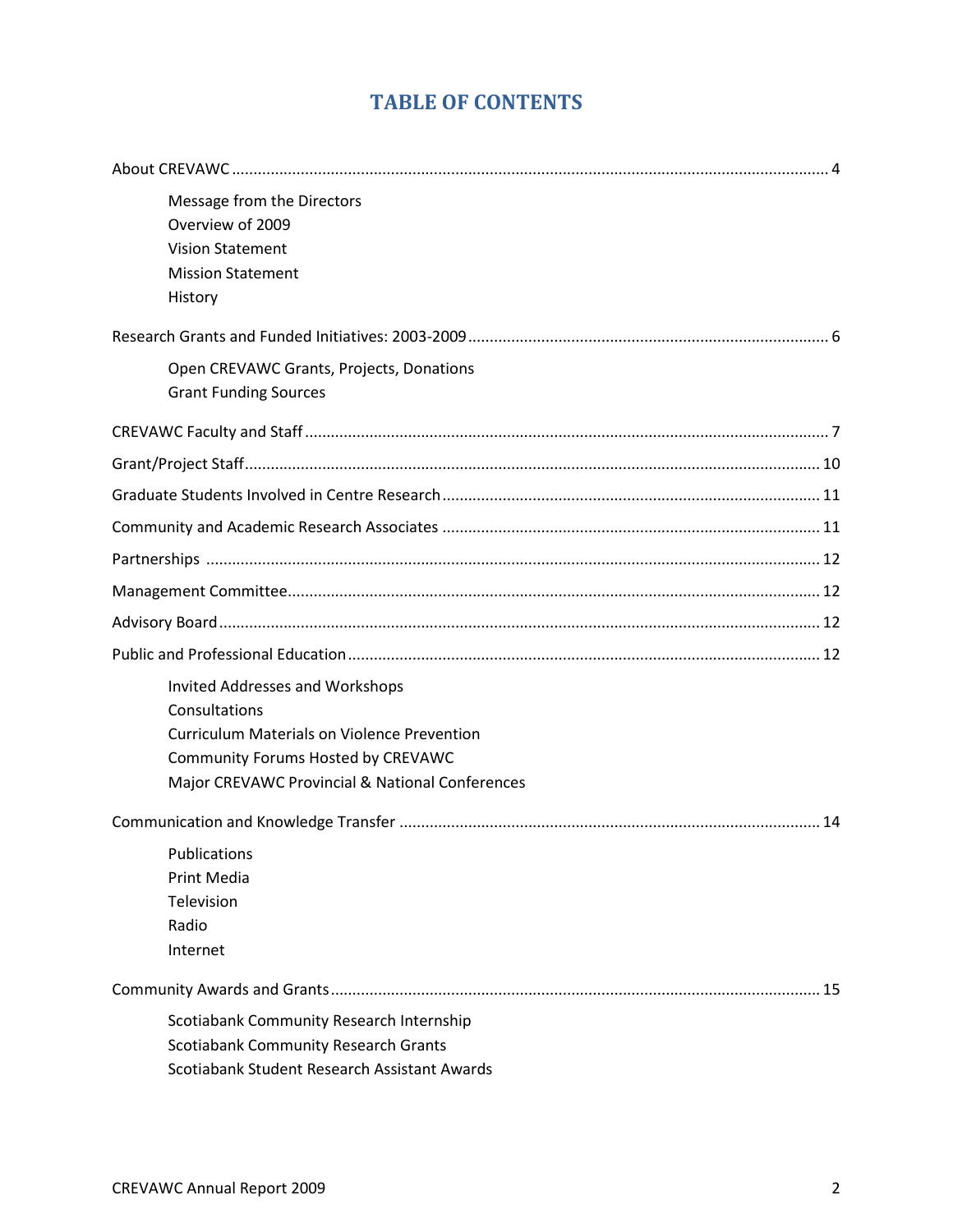# **APPENDIX LIST**

- Appendix A: Research Priorities
- Appendix B: Grants/Projects held in 2009 at CREVAWC
- Appendix C: CREVAWC Donations 2009
- Appendix D: CREVAWC Operating Budget 2004-2011
- Appendix E: Community and Academic Research Associates
- Appendix F: Adjunct Faculty
- Appendix G: Partnerships
- Appendix H: The Fourth R
- Appendix I: CREVAWC Management Committee
- Appendix J: CREVAWC Advisory Board
- Appendix K: Selected Invited Addresses and Workshops
- Appendix L: Community Forums Hosted by CREVAWC
- Appendix M: 2009 Publications
- Appendix N: Selected Print Media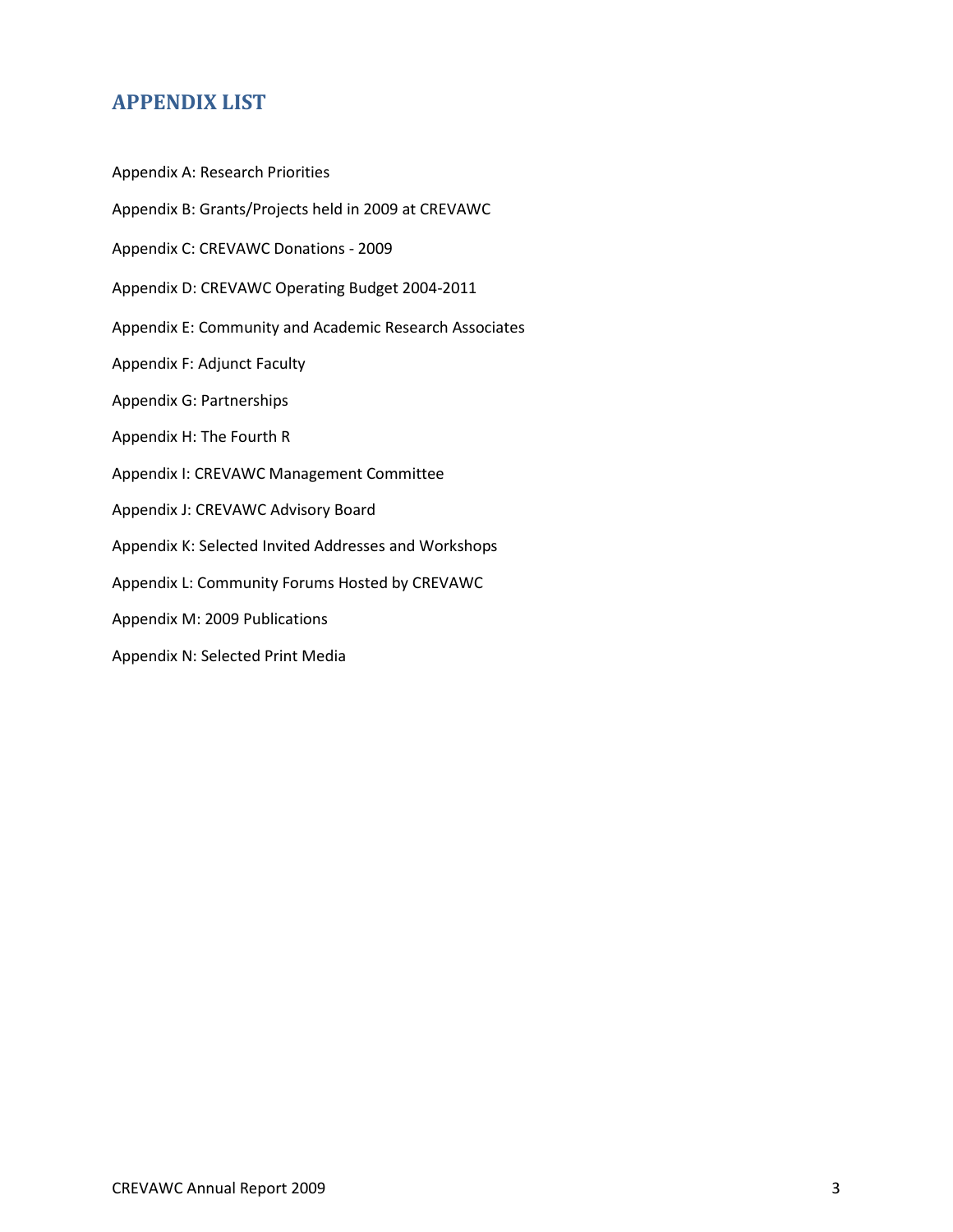### **MESSAGE FROM THE DIRECTORS**

When the Centre began in 1992, we never imagined the tremendous scope of our work and diverse partnerships almost two decades later. The Centre is actively involved in educating the public and professionals in many disciplines on the impact of violence in the lives of women and children. Our research in the London community as well as our alliance with research centres in other provinces has placed us in the forefront of many critical societal issues. We are working with our education partners to identify the most promising strategies to promote healthy relationships. We are looking at how to prevent domestic homicides with our justice, health, and community partners. We are exploring the role of the workplace as well as neighbours, friends and families to recognize the warning signs of relationship violence. All our efforts remain focused on the same vision: A commitment to the development and application of knowledge on the prevention of violence against women and children through the promotion of innovation, collaborative relationships, and equality. This annual report captures our teamwork in a snapshot of activities, grants and publications. We appreciate all the support of our partners, advisory committee, research associates, funders and our extended family in the Faculty of Education. As Centre Directors we want to acknowledge the generous support of Western that has made our Centre sustainable through all the funds direct and in-kind for our space, support services and staff and professors' salaries.

# **Overview of 2009**

B.J. MacLuarrii

Peter Jaffe Barb MacQuarrie Academic Director **Community Director** 

As a Centre committed to both research and education activities directed to preventing violence against women and children, we had a busy and productive year. None of our achievements are individual ones – our success depends on our centre's team working with partners across our community, Ontario, Canada and around the globe committed to addressing similar issues.

Our current research interests centre on the prevention of violence in schools, communities, and workplaces as well as major initiatives to enhance risk assessment and reduction strategies to reduce the likelihood of domestic homicide. We are exploring the impact of childhood and adult trauma as well as the health care and justice system response to abuse in collaboration with other Canadian universities. Our work has provided many benefits and opportunities for our Western colleagues and students. The media and public recognition of our work have provided an enhanced profile for Western in our cutting edge work in this area.

The report that follows details our research and education effort. Some of the highlights in 2009 include the following:

- 9 new grants representing an investment of \$1,352,914 dollars
- 2 National conferences that brought academics and professionals from multiple disciplines and systems to address violence in the workplace and the prevention of domestic homicides
- 1 Provincial conference related to the promotion of healthy and equal relationships among youth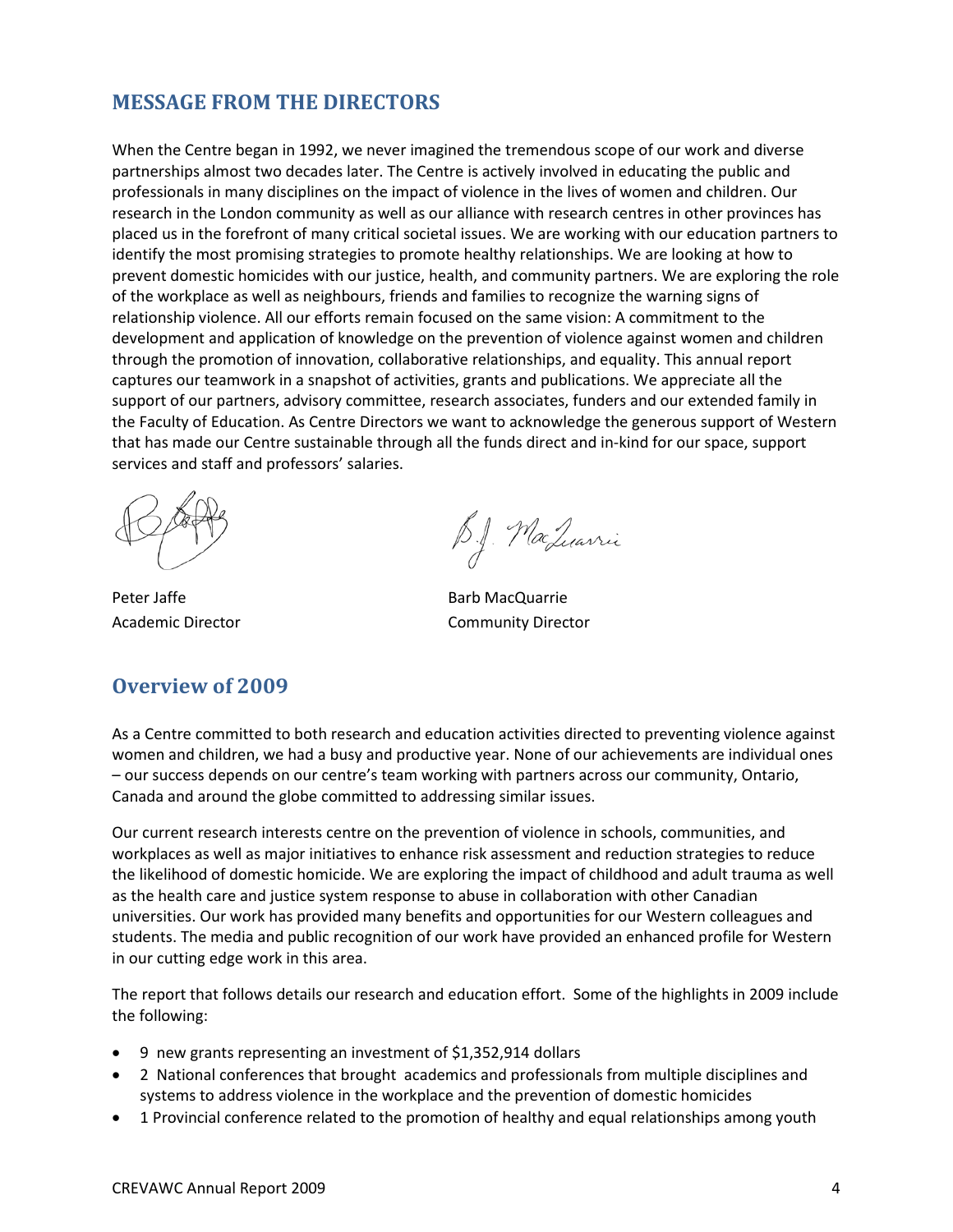- 2 major think-tanks on violence prevention strategies
- 10 Community forums for Western faculty, students and community agencies
- 17 presentations in other communities
- 50 television, radio and newspaper interviews
- Engagement of over 800 undergraduate students and 25 graduate students from Education and Health Sciences on emerging issues in research and practice on violence against women & children
- 23 local, provincial and national committees

# **VISION STATEMENT**

The Centre is committed to the development and application of knowledge on the prevention of violence against women and children through the promotion of innovation, collaborative relationships, and equality.

# **MISSION STATEMENT**

Centre's role is to facilitate the collaboration of individuals, groups and institutions representing the diversity of the community to pursue research questions and training opportunities to understand and prevent abuse. It serves local, national and international communities by producing useful information and tools to assist in the daily work against violence toward women and children. We value our partners across the globe and across Canada as well as the essential work of our local community agencies. The partner we never overlook is Western and the many faculties and colleagues who work together with us on multiple projects and grants.

# **HISTORY**

The Centre for Research & Education on Violence against Women and Children (CREVAWC) was founded in 1992 as a collaborative venture between The University of Western Ontario, Fanshawe College and the London Coordinating Committee to End Women Abuse (a large organization comprised of violence against women service providers).The Centre was established in response to a Federal study on the problem of violence against women, triggered by the 1989 murder of 14 women at École Polytechnique in Montreal.

The CREVAWC joined the Faculty of Education at the University of Western Ontario in 2001. When the Centre moved to the Faculty of Education in 2002 there were 2.5 staff and \$1 million from 2 grants. From 2002-2006 the Centre hosted smaller local conferences each year, a Research Day and a Speakers Series. At that time the CREVAWC had no B Ed or M Ed students. In 2009 the CREVAWC has 5 full-time staff with approximately \$6 million in open grants. The Centre has hosted 6 major conferences and think-tanks, held more than 10 workshops with 10 Western partners, 12 community partners and 6 other universities in Canada. The CREVAWC is involved in teaching violence prevention (safe schools) at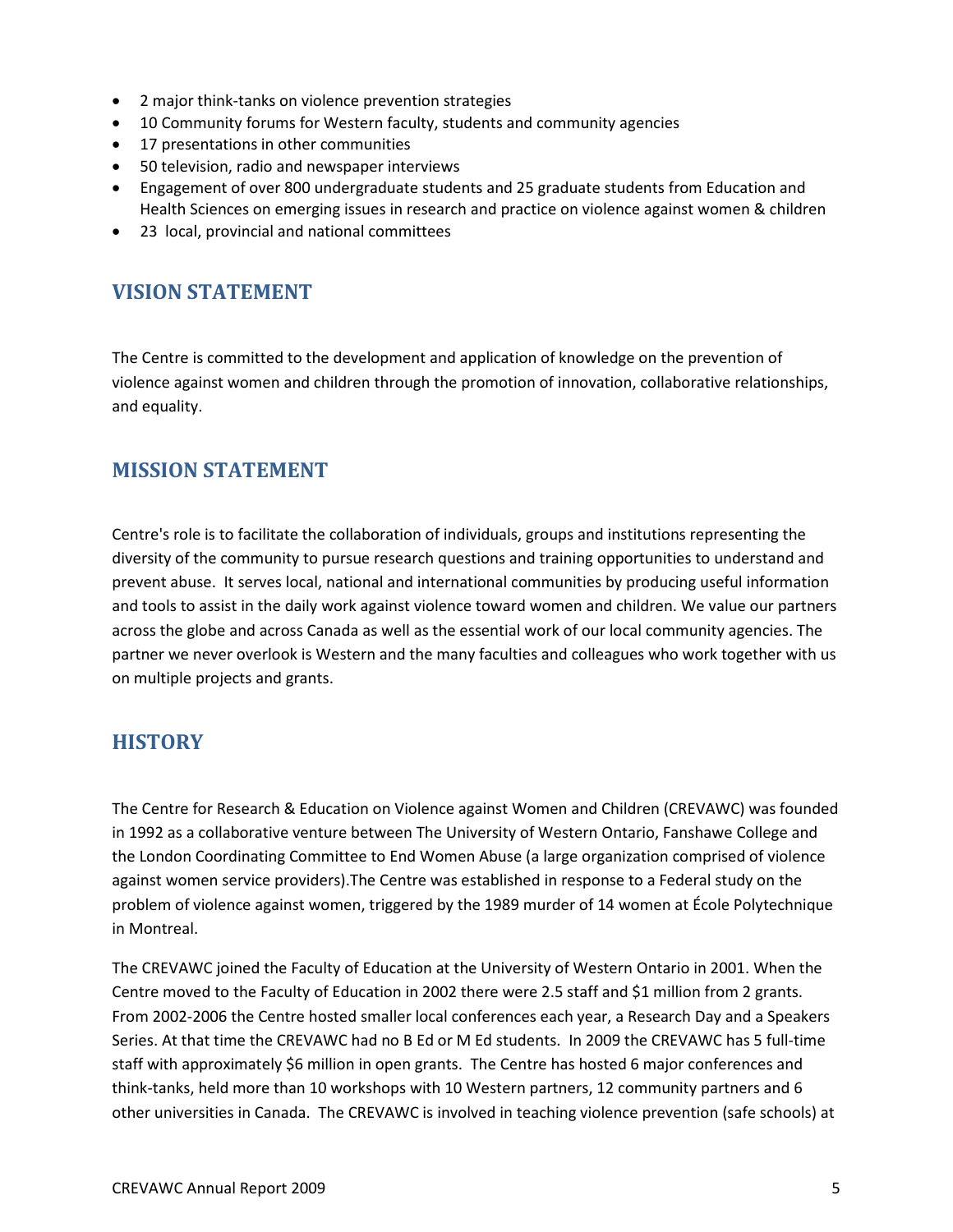the graduate and undergraduate level for the Faculty of Education as well as graduate student supervision and participation as thesis examiners.

**For a complete outline of the CREVAWC Research Priorities see Appendix A**

### 0 1,000,000 2,000,000 3,000,000 4,000,000 5,000,000 6,000,000 2003 2004 2005 2006 2007 2008 2009 Total \$, 5,882.849 **Cumulative Funding \$ Year Open CREVAWC Grants, Projects, Donations (Cumulative)** 6 7 11 17 25 24 31



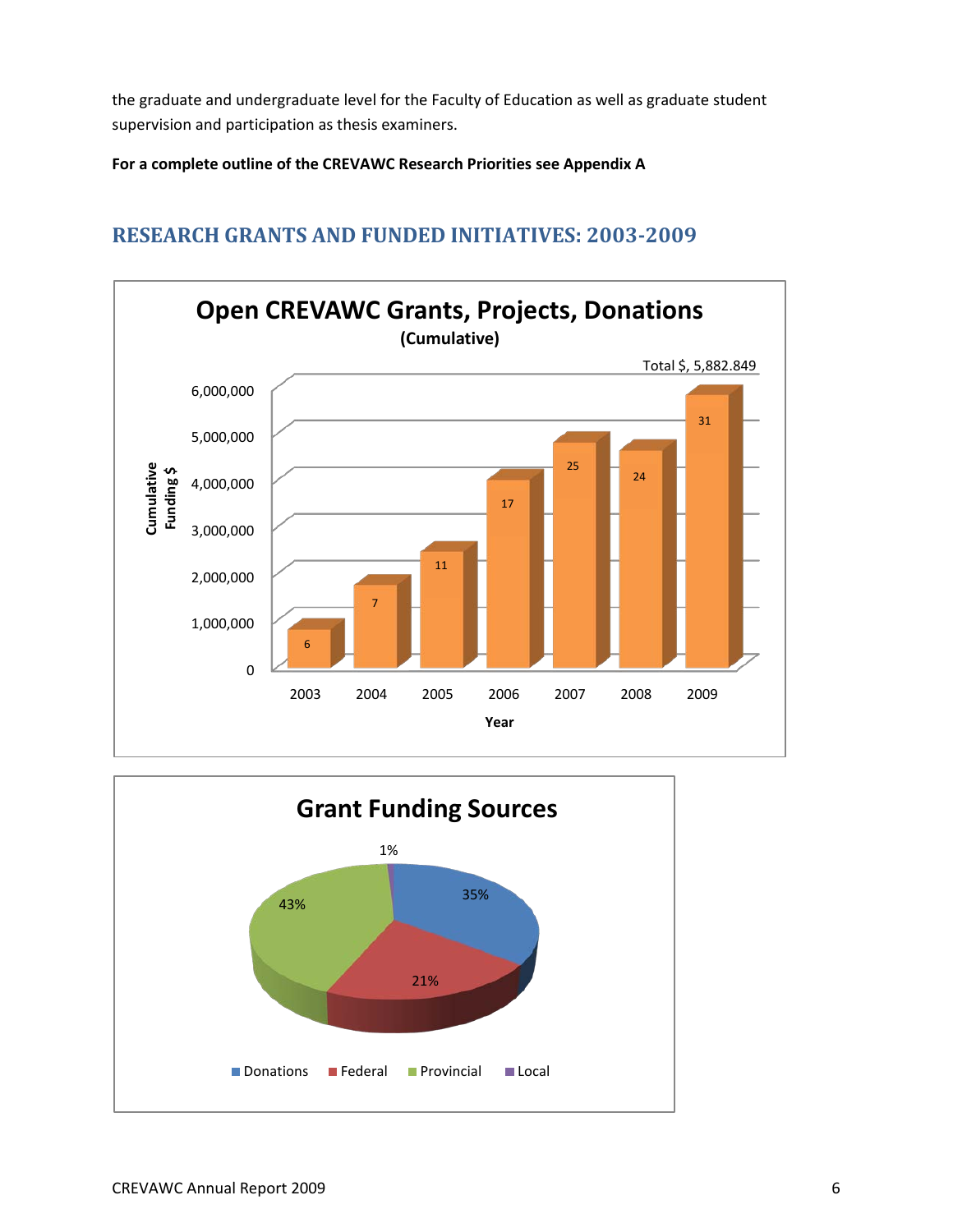#### **See Appendix B and C for a complete list of CREVAWC Research Grants, Projects and Donations**

**See Appendix D for the CREVAWC Operating Budget 2004-2010**

### **CREVAWC FACULTY AND STAFF**

Maria Callaghan Manager

Peter Jaffe **Academic Director** Barb MacQuarrie Community Director Helene Berman Scotiabank Research Chair Lina Rodriguez Administrative Assistant Marcie Campbell Research Assistant (part-time) Joy Lang Community Liaison Officer (part-time)



#### **Dr. Peter Jaffe**

Peter Jaffe is a Professor in the Faculty of Education at the University of Western Ontario and the Academic Director of the Centre for Research on Violence against Women & Children. He is the Director Emeritus for the Centre for Children and Families in the Justice System, which is a children's mental health centre specializing in issues which bring children and families into the justice system in London, Ontario. He has co-authored many books, chapters and articles related to children, families and the justice system including Children of Battered Women, Child Custody & Domestic

Violence and Working Together to End Domestic Violence. He has presented workshops across the USA, Canada, Australia, New Zealand, and Europe to various groups including judges, lawyers, mental health professionals and educators. Dr. Jaffe has been an expert witness in three Ontario inquests into domestic homicides. He is a founding member of the Chief Coroners Domestic Violence Death Review Committee. A significant portion of Dr. Jaffe's research is on the effectiveness of the Fourth R program. The Fourth R is a school-based violence prevention program which is included in the Ontario Ministry of Education's Registry of Bullying Prevention Programs and has been implemented in over 1000 schools across Canada. Dr. Jaffe is Principal Investigator in several grants held at CREVAWC and also coinvestigator of grants held at other institutions including at CAMH-CPS. Dr. Jaffe is a member of many local, provincial and national committees and boards and has had a long term association with the London Coordinating Committee to End Woman Abuse, the Coalition of Media Violence and the Alliance of Canadian Research Centres on Violence.



#### **Ms. Barb MacQuarrie**

Barb MacQuarrie is the Community Director of the Centre for Research and Education on Violence against Women & Children at the University of Western Ontario. She works to promote collaboration between community-based professionals and advocates and academic researchers. She has been an advocate for survivors of violence and has worked on diverse fronts to give voice to their

experiences of violence as well as their experiences in the systems that are intended to respond to this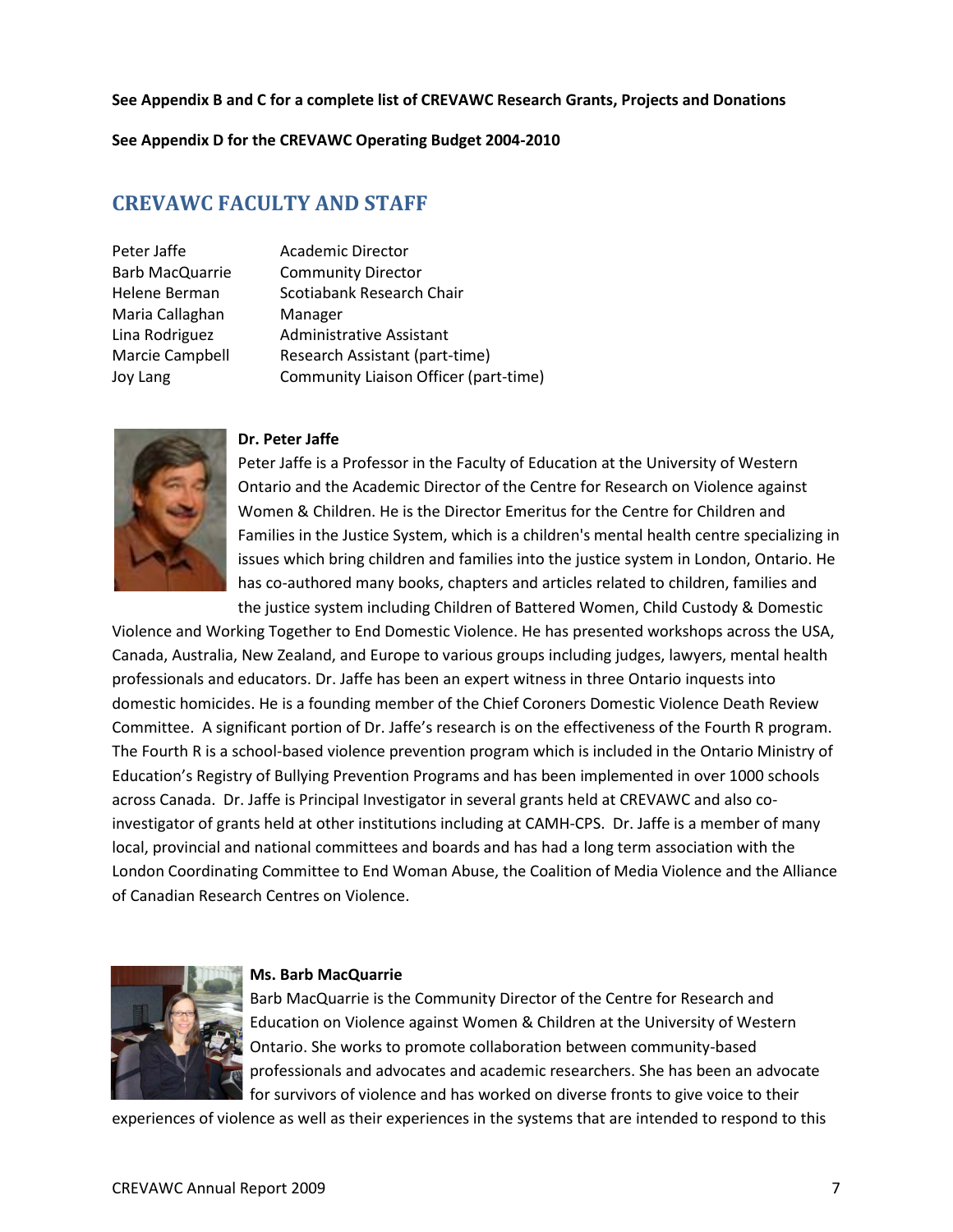violence. She has co-authored publications on workplace harassment, violence in the lives of girls, violence on college and university campuses and has written for local anti-violence organizations about the challenges facing front line service providers and the connections between mental health, addictions and trauma. She is the executive producer of the video, "*The Way Forward: Rethinking the problem of workplace sexual harassment*" and an executive producer for the just released video, "*Voices of Diversity: Creating a culture of safety, respect and belonging on campus*." Recently, she coordinated the writing and publication of the *Surviving the System Handbook. Advice on using the legal system if you are a survivor of sexual violence*. Ms. MacQuarrie manages the provincial Neighbours, Friends and Families public education campaign and the Respect-at-Work training program. She chairs the Muslim Family Support Service in London. She is interested in how research can inform prevention of and responses to violence against women and girls. Ms. MacQuarrie is a member of many local, provincial and national committees and boards and has had a long term association with the London Coordinating Committee to End Woman Abuse and the Alliance of Canadian Research Centres on Violence.



#### **Dr. Helene Berman**

Helene Berman is an Associate Professor in the University Of Western Ontario School Of Nursing and the Scotiabank Chair, Centre for Research and Education on Violence against Women and Children. Her research has focused on violence in the lives of children and has included homeless, Aboriginal, and newcomer youth who have experienced marginalization, trauma, uprooting, and displacement. She was the Principal Investigator on two national studies examining how girls and young

women are socialized to expect violence, its effects on their health, and implications for policy makers and programmers. Dr. Berman's research has been funded by the Canadian Institutes of Health Research (CIHR), SSHRC, and Status of Women Canada. The theoretical and methodological perspectives used are informed by critical and feminist theory, intersectionality, participatory approaches, and narrative analysis. Dr. Berman is a member of many local, provincial and national committees and boards and has had a long term association with the Faculty of Health Sciences, the Nurses' Network on Violence against Women and is past Chairperson of the Alliance of Canadian Research Centres on Violence.



#### **Ms. Maria Callaghan**

Maria Callaghan is the Manager of The Centre for Research & Education on Violence against Women and Children. In this role she oversees the day to day operation of the Centre, manages Centre finances, human resources, event planning, and develops outreach tools, such as the newsletter and website. She also acts as a liaison between the University, Community Agencies and the greater

London community. From 2005-2008 Ms. Callaghan was also a National Coordinator for the research initiative, "Intersecting Sites of Violence in the Lives of Girls at the Centre for Research & Education on Violence against Women and Children. Ms. Callaghan previously worked for ten years as a Financial Analyst at General Motors of Canada Ltd. where she was a past member and Treasurer of the General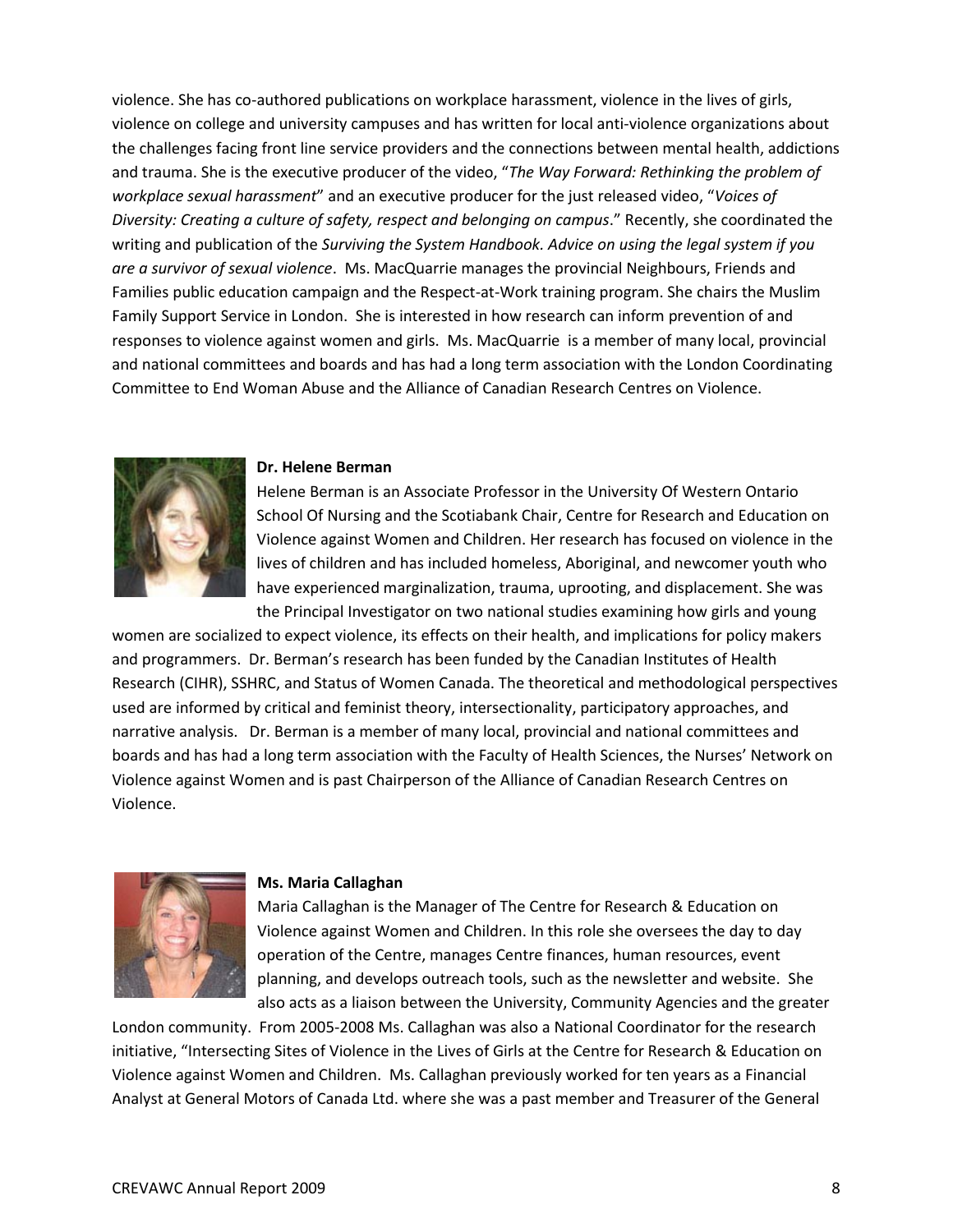Motors National Women's Advisory Council. In her role on the National Advisory Council Maria chaired the first GM Canada National Women's Conference on Diversity in Detroit Michigan.



#### **Lina Rodriguez**

Lina Rodriguez works part-time as an Administrative Assistant at The Centre for Research & Education on Violence against Women and Children. In this role she works with the Centre Manager to ensure the smooth daily operation of the Centre. She has been a part of numerous projects at the CREVAWC including evaluating curriculum materials for the Tools for Change project and as a Peer Facilitator and summer Research Assistant in "The Intersecting Sites of Violence

in the Lives of Girls" project.



#### **Marcie Campbell**

Marcie Campbell received her B.A in Psychology from the University of Western Ontario (2005), and is a graduate of the Masters in Counselling Psychology program at the Faculty of Education (2007). She has received training in counselling male batterers and sex offenders through her work with Changing Ways, an agency that works with abusive men in the London area. In her role as Research Assistant at The Centre for Research & Education on Violence against Women and Children, Ms. Campbell conducts research on issues related to woman abuse, with specific

attention to the role of the perpetrators. Currently she is conducting research, in association with Changing Ways, on how to effectively engage with male perpetrators of domestic violence to prevent the reoccurrence or escalation of violence against women. Since 2006, Ms. Campbell has been the research assistant for the Domestic Violence Death Review Committee (DVDRC) of Ontario. Her role as research assistant includes updating the statistical databases, conducting research reviews on issues regarding domestic



#### **Joy Lang**

Joy Lang was the founding Director of the Chatham Kent Women's Centre Inc. for 21 years (1979-2000). She was actively involved in enhancing services and training related to woman abuse in her county and across the province of Ontario. Ms. Lang was a founding Director of the Chatham-Kent County Task Force on Family Violence and the Chatham-Kent County Child Abuse Co-ordinating Committee. She has continued to be involved in the areas of woman abuse, sexual harassment,

homelessness and domestic violence through her participation in research and clinical services at The Centre for Children and Families in the Justice System of the London Family Court Clinic, The Centre for Research & Education on Violence against Women and Children at the University of Western Ontario, the London Homeless Coalition and The London Co-ordinating Committee to End Woman Abuse.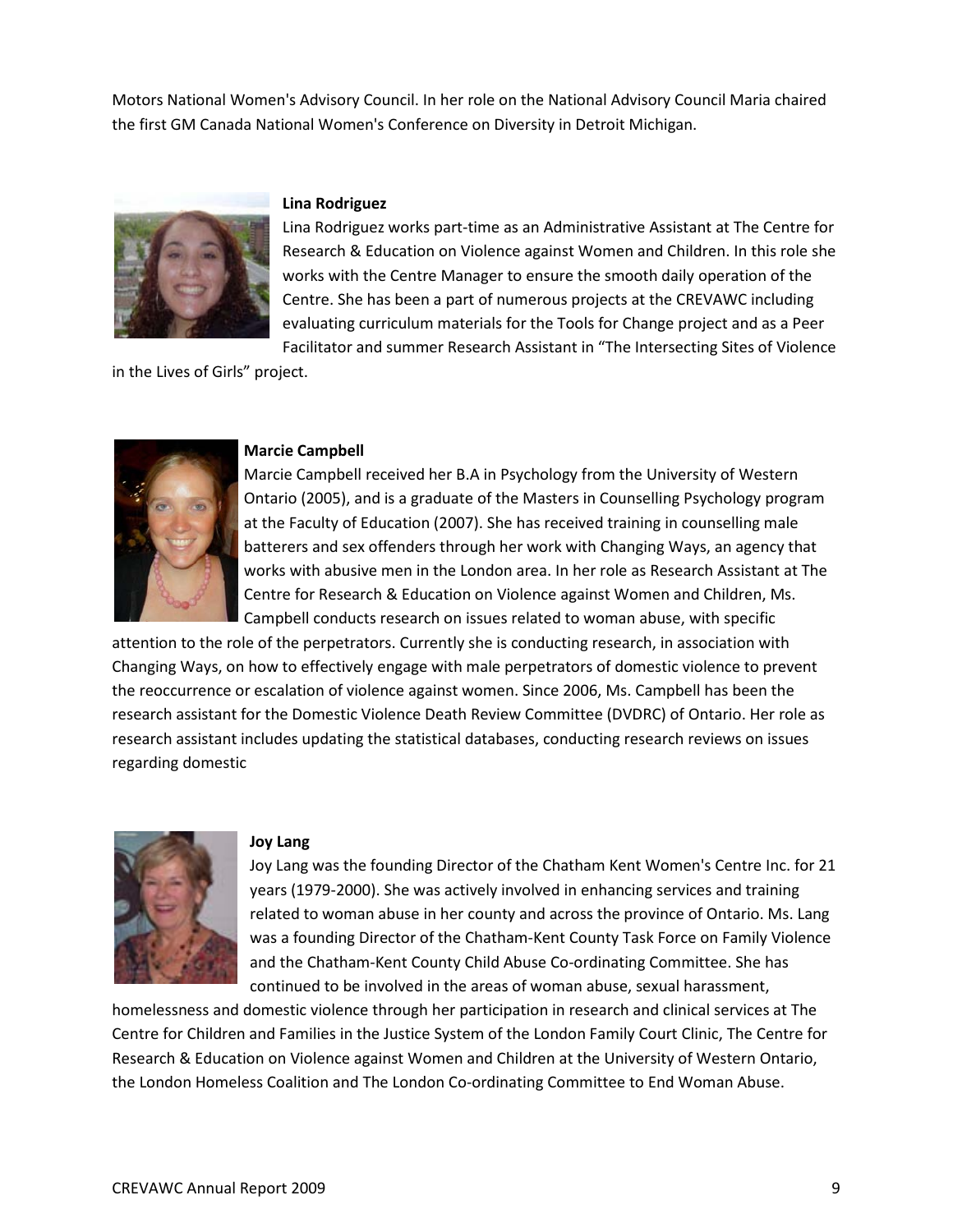# **GRANT/PROJECT STAFF**

| Project                                                      | <b>Name</b>                                                         | <b>Affiliation</b>                                                                         |
|--------------------------------------------------------------|---------------------------------------------------------------------|--------------------------------------------------------------------------------------------|
|                                                              | <b>Full Time Staff</b>                                              |                                                                                            |
| Fourth R                                                     | Ray Hughes                                                          | <b>National Coordinator</b>                                                                |
| Neighbours, Friends and Families                             | Alfredo Marroquin                                                   | Campaign Coordinator                                                                       |
|                                                              | <b>Part-time Research Assistants</b>                                |                                                                                            |
| "A Room of Her Own" Website by and<br>For Girls              | Susana Caxaj                                                        | PhD Student, Nursing                                                                       |
| Aboriginal Adaptation of the Fourth R                        | Lindsay Doxtater<br>Andrew Judge<br>Andrea Lapp<br>Charlene Camillo | Undergraduate Student<br>M. Ed Education<br>Undergraduate Student<br><b>B.Ed Education</b> |
| <b>Embodied Trauma and the Transition to</b><br>Mothering    | <b>Mable Doxtater</b>                                               | <b>Aboriginal Community</b><br>Researcher                                                  |
|                                                              | Jodi Hall                                                           | PhD Candidate, Health<br><b>Professional Education</b>                                     |
|                                                              | Fatima Al-Zoubi                                                     | PhD Candidate, Nursing                                                                     |
| <b>Family Networks</b>                                       | Sokun Bun                                                           | <b>Community Research</b><br>Assistant                                                     |
|                                                              | Alison Ditchfield                                                   | <b>Community Research</b><br>Assistant                                                     |
|                                                              | Holly Lumley                                                        | <b>Community Research</b><br>Assistant                                                     |
|                                                              | Marcela Nieto Aris                                                  | <b>Community Research</b><br>Assistant                                                     |
| Promoting Healthy Equal Relationships                        | Michelle Pajot                                                      | PhD Student, Health<br><b>Professional Education</b>                                       |
|                                                              | Paola Jani                                                          | <b>Community Researcher</b>                                                                |
|                                                              | Lipi Mishra                                                         | Research Assistant                                                                         |
| Muslim Resource Centre for Social<br>Support and Integration | <b>Filsan Farah</b><br>Sidrah Butt                                  | <b>Research Assistant</b><br><b>Research Assistant</b>                                     |
| Neighbours, Friends and Families                             | Karina Lam                                                          | Data Entry                                                                                 |
| Safe, Respectful & Inclusive Workplaces                      | Mary Katherine Harron                                               | Conference planning                                                                        |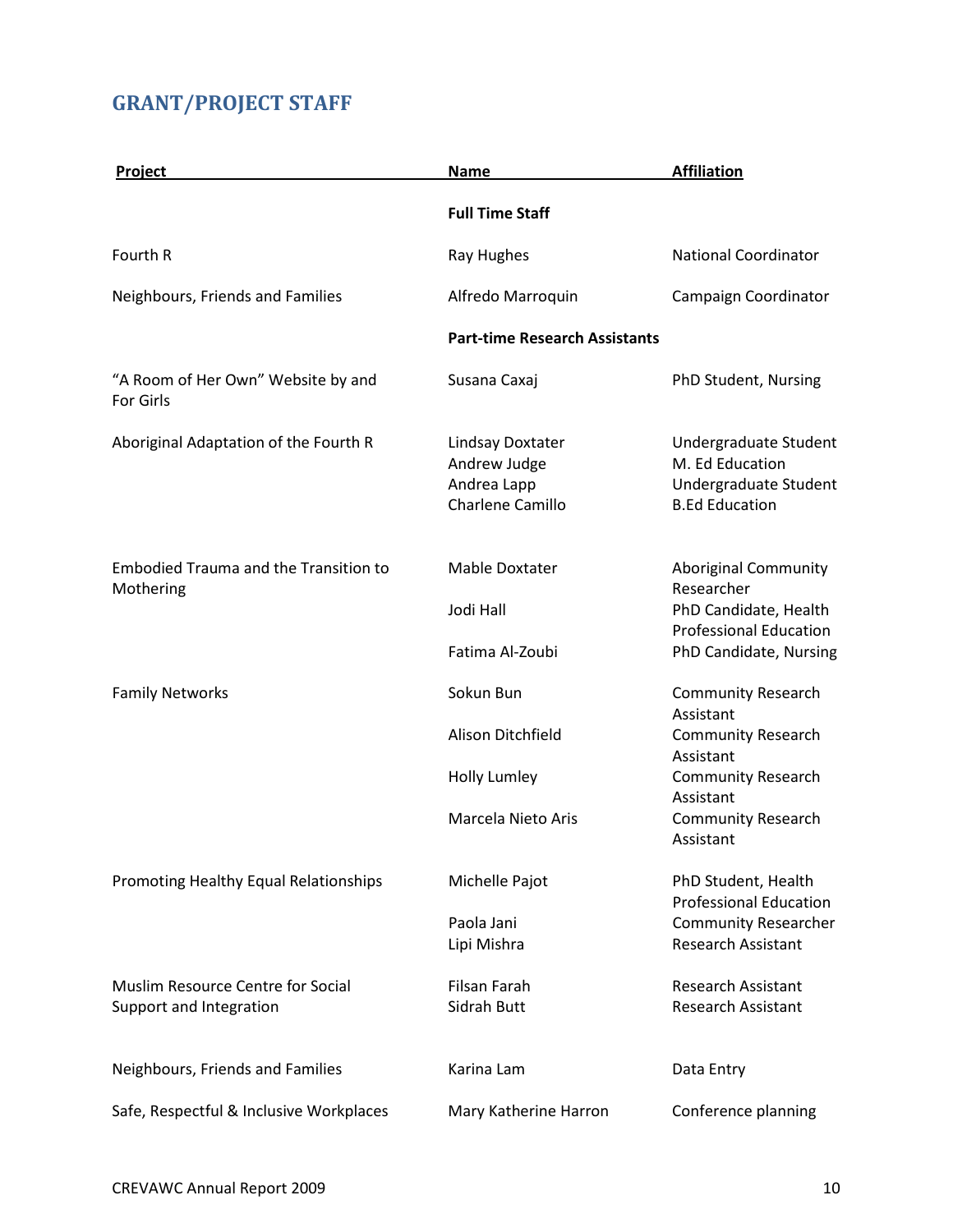# **GRADUATE STUDENTS INVOLVED IN CENTRE RESEARCH**

#### **Faculty of Education**

Leslie Hamilton, M.Ed Student Liz Willits, M.Ed Student Katie Lizmore, M.Ed Student Debbie Chiodo, Ph.D Student

#### **Nursing**

Kathryn Edmunds, Ph.D Student Holly Wallace, MScN Student Jennifer MacDonald, MScN Student Susana Caxaj, Ph.D Student

**Health Professional Education**  Yasmin Hussain, MS Student Jodi Hall, Ph.D Candidate

**Health Promotion** Tatiana Murkin, Ph.D Student

# **COMMUNITY AND ACADEMIC RESEARCH ASSOCIATES**

In keeping with our commitment to collaborative research partnerships between diverse communities and the academic community, the Centre has established two affiliations: Community Research Associates and Academic Research Associates.

These Research Associate positions provide an affiliation to the Centre for Research & Education on Violence against Women and Children, and to the University of Western Ontario. These positions formalize the relationship between those who recognize the many contributions to the work of the Centre made by diverse community members and academic researchers.

The Centre reviews and accepts Research Associates for a renewable three year term on an ongoing basis which must be approved by the Centre's Advisory Board.

Currently the Centre has affiliations with fourteen Academic Research Associates and nine Community Research Associates.

**For more information on our Research Associates as well as a complete list please see Appendix E.**

# **ADJUNCT FACULTY**

**For a list of Adjunct Faculty members please see Appendix F.**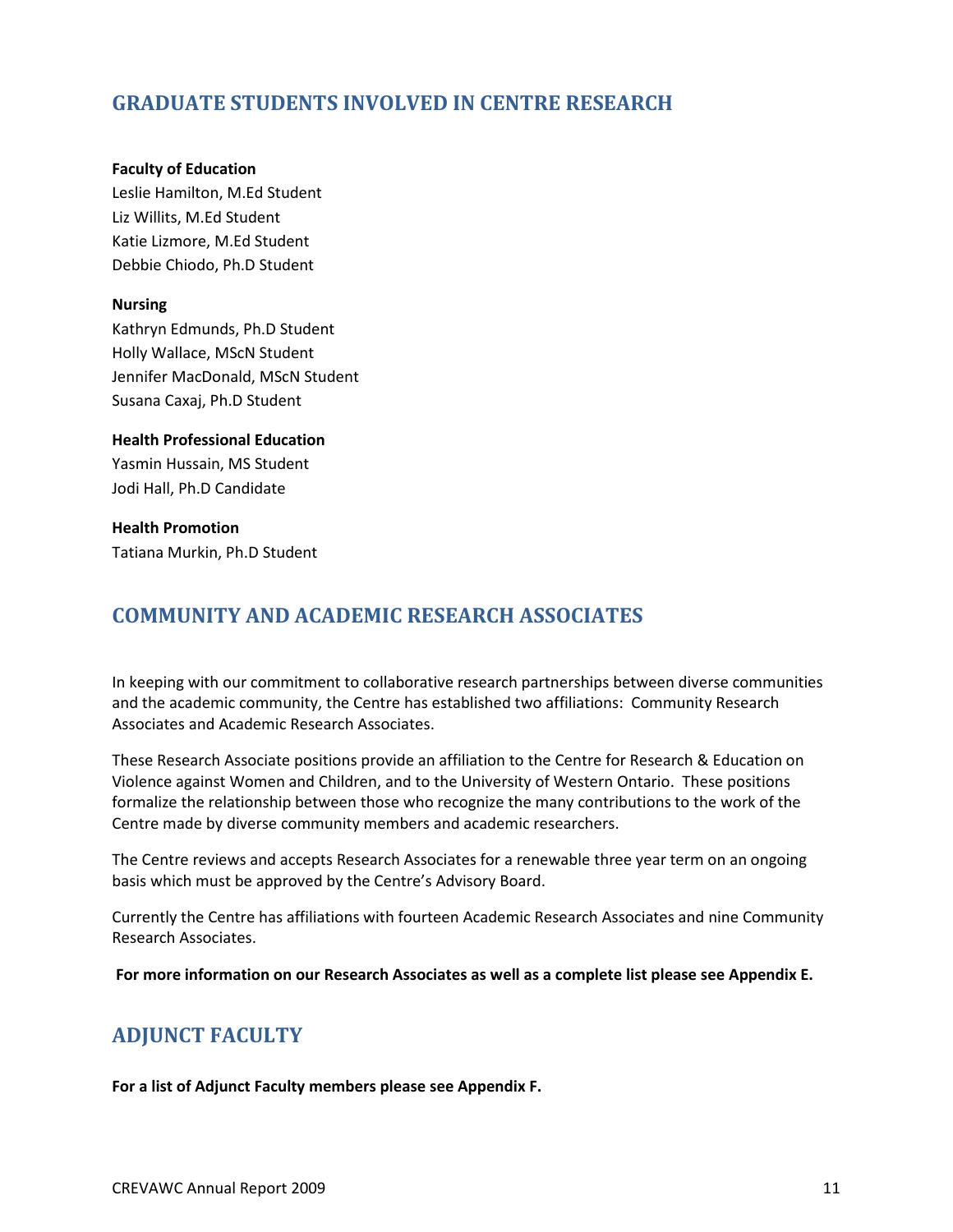# **PARTNERSHIPS**

The Centre's role is to facilitate partnerships with researchers, community groups as well as provincial and national coalitions and alliances to pursue questions that enhance the understanding of violence against women and children. **For a complete list of our partners please see Appendix G and H.** 

### **MANAGEMENT COMMITTEE**

The Centre is governed by a Management Committee that reports to the Dean of Education. The Management Committee is responsible for overseeing the direction and management of CREVAWC as well as for supporting the goals of CREVAWC and facilitating its initiatives as a Faculty-based centre within the University.

**For more information on the Management Committee as well as a list of members please see Appendix I.**

### **ADVISORY BOARD**

The Centre for Research & Education on Violence against Women and Children was founded as a collaborative venture among The University of Western Ontario, Fanshawe College and the London Coordinating Committee to End Women Abuse. When the Centre was first established in 1992, it had a Board that represented the founding partners and board members were involved in developing the centre including active involvement in budget and personnel decisions. Since 2001 when the Centre joined the Faculty of Education at the University of Western Ontario, the Board's role has become more of an advisory function with the management left to UWO and the centre administrative team**.**

**For more information on the Advisory Board as well as a list of members please see Appendix J.**

# **PUBLIC & PROFESSIONAL EDUCATION**

### **Invited Addresses and Workshops:**

The Centre conducted over 30 public and professional workshops on the issue of violence against women and children for an estimated 6,000 professionals and community groups across Canada, United States and other countries in 2*009*.

**Please refer to the list in the Appendix K for more information.**

### **Consultations:**

The Centre consults virtually on a daily basis with provincial and federal government senior staff and committees on policy and legislative changes. As well, we consult with agencies, journalists and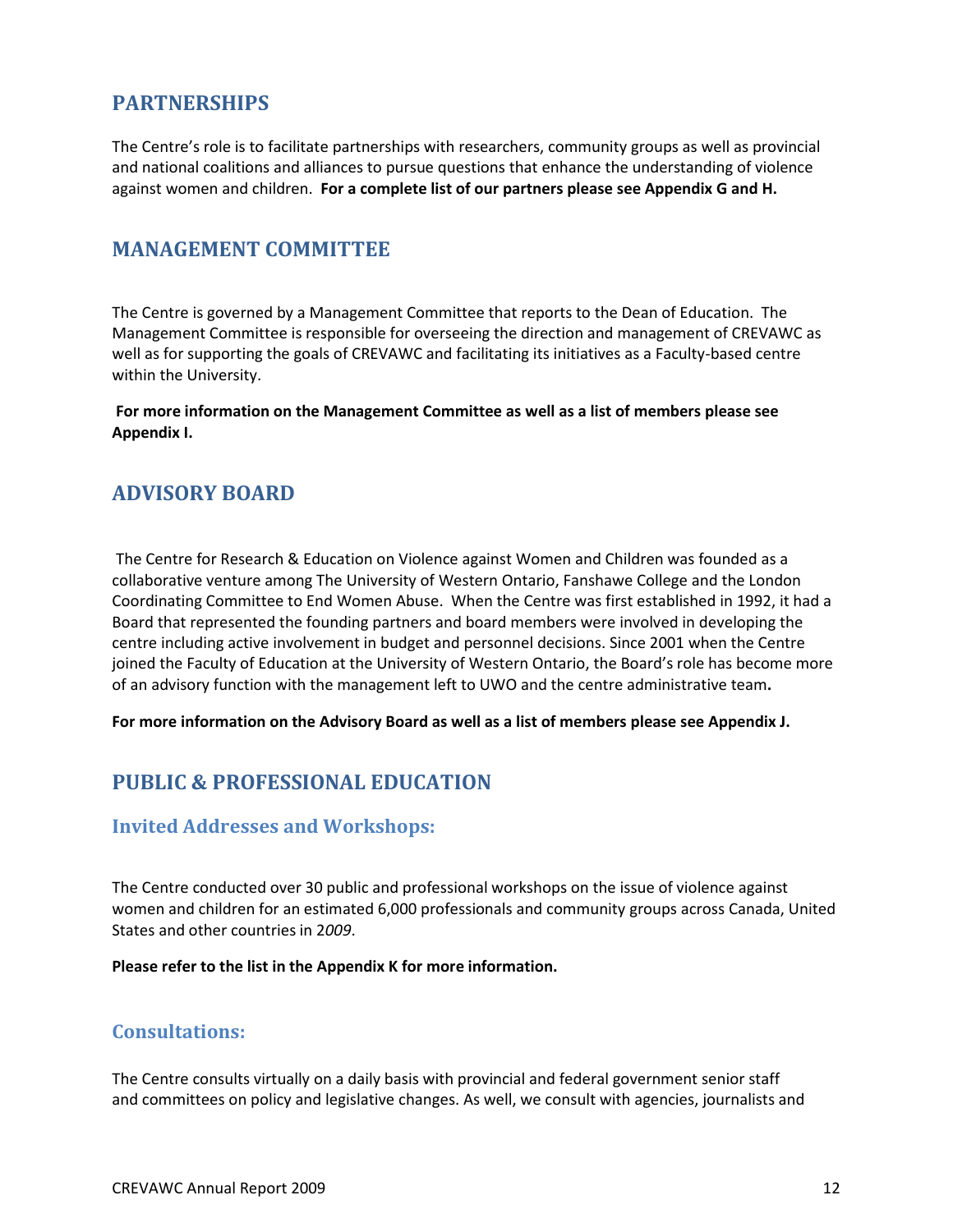students across Canada seeking updated resources and research on violence against women and children. Some examples are outlined below:

In the past year Ms. MacQuarrie appeared before the Standing Committee on Social Policy to speak on Bill 133. She consulted with staff in the Ministry of the Attorney General dealing with reform to family law process and changes to restraining orders provisions in cases of domestic violence.

Dr. Jaffe was part of the Advisory Panel to the Cornwall Inquiry on historical sexual abuse and the Chief Coroner's Domestic Violence Death Review Committee. The Centre staff have been consulted by other provincial governments on domestic homicides, research on risk assessment in domestic violence cases and violence prevention programs in schools. Dr. Berman offered consultation to the Registered Nurses Association of Ontario in their Best Practice Guideline on Violence in the Workplace.

The Centre has assisted students and community agencies in regards to a wide range of topics including developing a library on Violence against Aboriginal Women & Girls, prostitution and decriminalization, the Safe Schools Action Team Report, research on domestic violence for a refugee claimant who has experience significant intimate partner domestic violence, risk management with a violent sexual offender and screening domestic violence cases by health care professionals.

### **Curriculum Materials on Violence Prevention:**

- Curriculum on Media Violence & Critical Literacy Skills <http://www.crvawc.ca/CritMedLitCD/index.html>
- Curriculum for Safe Schools and Sustainable Strategies <http://www.crvawc.ca/SafeSchoolsCD/index.html>
- Curriculum for Healthy Relationships [www.youthrelationships.org](http://www.youthrelationships.org/) and [www.toolsforchange.ca](http://www.toolsforchange.ca/)

### **Community Forums Hosted by CREVAWC:**

As part of the Centre's mandate to pursue research questions and create a community dialogue to understand and prevent abuse the Centre facilitates forums throughout the year to further the discussion and enhance community knowledge.

**Please refer to the Appendix L for details on forums held in 2009.** 

### **Major CREVAWC Provincial & National Conferences:**

**Safe, Respectful and Inclusive Workplaces: Stakeholders and Strategies Conference, May 2009.**

Four Plenary Panels and twenty-four workshops offered an immersion in issues related to workplace discrimination, harassment, bullying & violence. Presenters shared expertise on law, policies and practices. Anita Hill was the keynote speaker for a diverse audience of stakeholders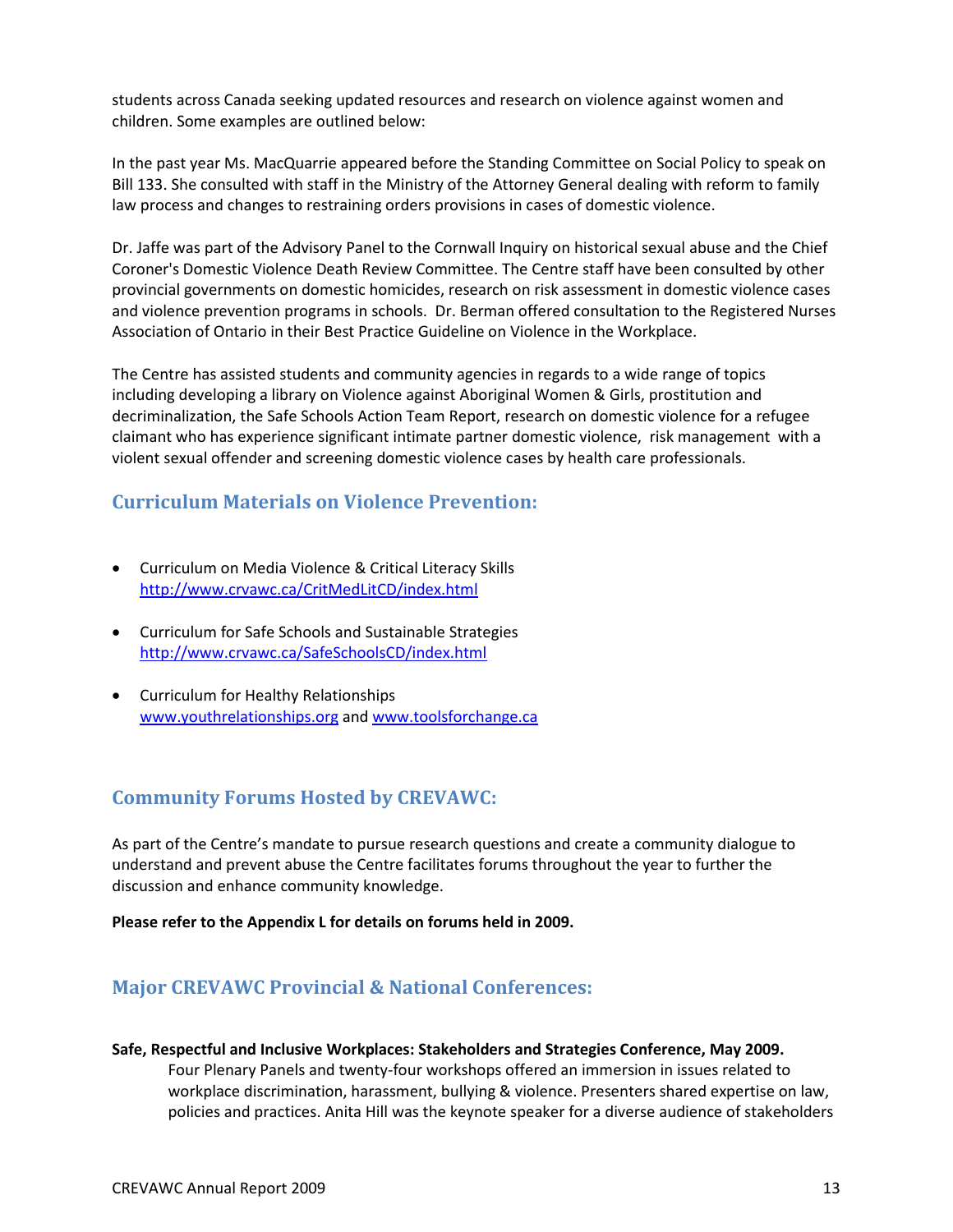including labour, management, academics, legislators, policy experts, community advocates, woman abuse experts, human resource professionals, health and safety specialists, trainers, consultants, equity officers and individuals who have experienced unsafe, disrespectful, exclusionary workplaces.

#### **Canadian Conference on the Prevention of Domestic Homicides, June 2009.**

The National Homicide Prevention Conference drew 500 professionals from multiple disciplines and justice, health and social service agencies from all over Canada, US, Australia and New Zealand. The focus was on lessons learned from domestic homicide research and death review committees in different jurisdictions. The majority of homicides were seen to be preventable through better public education, enhanced training and improved collaboration amongst service providers. The conference has set the stage for new national and international research projects in this area.

#### **Rethinking Relationships Conference: Engaging Youth, Connecting Communities, November 2009.**

The "Rethinking Relationships: Engaging Youth, Connecting Communities" conference showcased innovative ways that adults and diverse groups of youth can work together toward the promotion of healthy and equal relationships. Attended by close to 500 youth and adult leaders from across Ontario, many of the initiatives were developed in collaboration with youth. Most of the sessions were led by youth, were interactive, and included arts-based activities, demonstrating how 'safe spaces' could be created. The notion of "rethinking relationships" implies that we need to collectively and individually 'rethink' how we conceptualize and enact relationships in our everyday lives.

# **COMMUNICATION AND KNOWLEDGE TRANSFER**

### **Publications**

The Centre contributes knowledge transfer in the area of violence against women through the wide variety of articles they have written and published.

**Please see Appendix M for a complete list of articles published in 2009.** 

# **Selected Media Coverage**

### **Print Media**

The media highlights the activities and the events of CREVAWC. In addition, the Centre staff is called upon to respond to current community, provincial and national incidents that surround the issue of violence against women and children.

### **Print Media**

During 2009 The CREVAWC contributed to a tremendous number of articles written by the print media.

**See Appendix N for a list of selected articles.**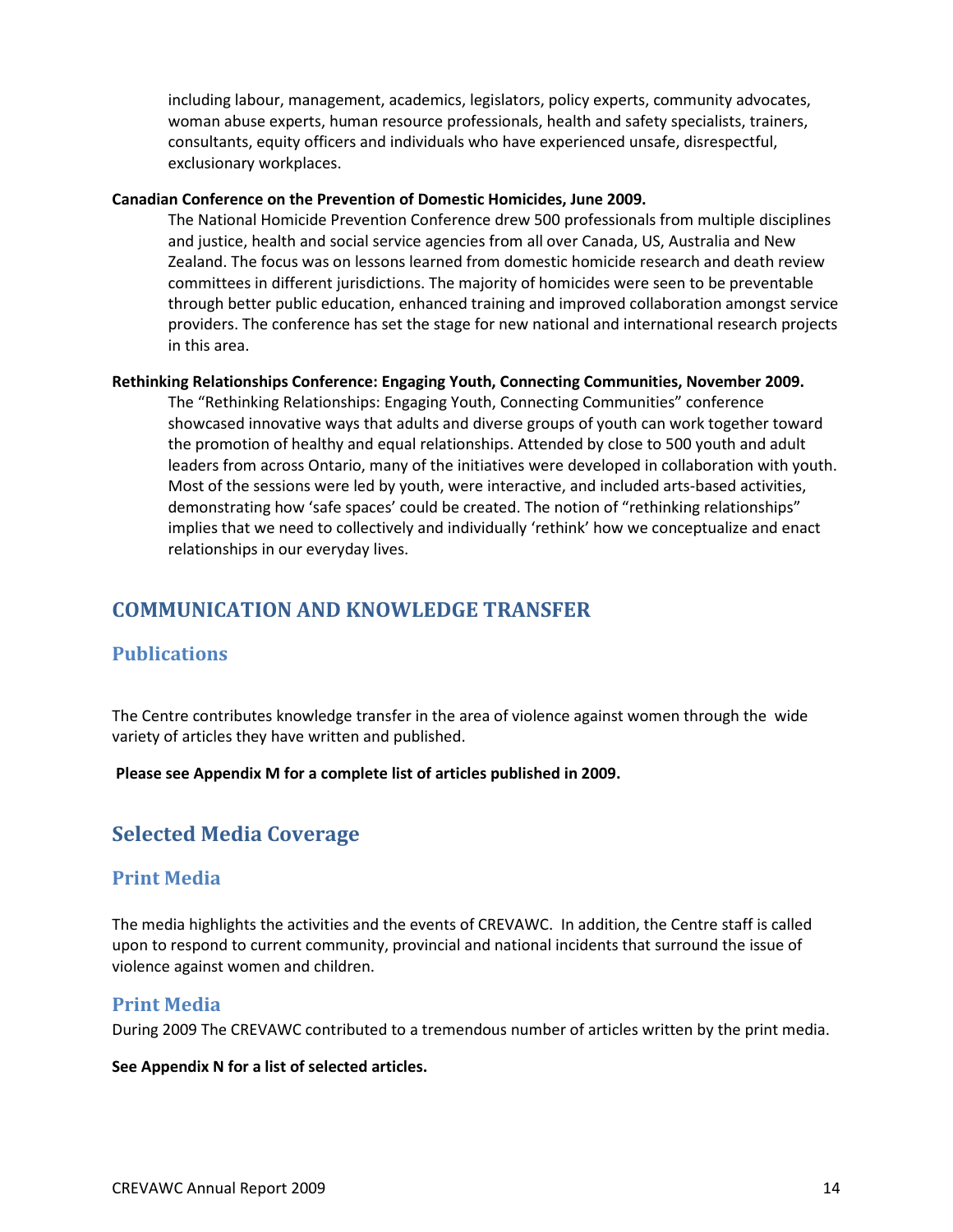# **Television**

- Helping sexual assault victims survive the system. Roger's T.V. February 4, 2009. Barb MacQuarrie.
- *Interview re: sexual assaults in London*. Rogers News. July 27, 2009. Barb MacQuarrie.
- Interview re: Rethinking relationships: engaging youth, connecting communities. Rogers T.V. November 20, 2009. Helene Berman.
- *December 6 Commemoration Ceremony.* Rogers T.V. December 6, 2009. Barb MacQuarrie**.**

### **Radio**

- *Helping sexual assault victims survive the system.* CBC Radio News. Friday January 30, 2009. Barb MacQuarrie.
- *Interview re: media violence.* CBC Radio: The Sunday Edition. February 1, 2009. Peter Jaffe.
- *Interviews re: Bill 168*, CBC Radio. November 12, 2009. Barb MacQuarrie**.**
- *Interviews re: Bill 168*. Radio Canada. November 12, 2009. Barb MacQuarrie**.**
- Interview re: domestic violence changing attitudes and public policy. 610 CKTB: Astral Media Radio. November 27, 2009. Peter Jaffe.
- Feature interview for Commemoration of the Montréal Massacre. CHRW Radio. December 6, 2009. Barb MacQuarrie.
- *December 6 Commemoration Ceremony.* CBC Radio. December 7, 2009. Barb MacQuarrie.

### **Internet**

- *Think Tank Report: Feature Resource*. WorkplaceViolenceNews.com. June 2009. Barb MacQuarrie.
- *Canada's Firearms Act.* U Tube Interview*.* Posted July 2, 2009. Barb MacQuarrie.

# **COMMUNITY AWARDS AND GRANTS**

### **Scotiabank Community Research Internship**

Through the generous support of the Scotiabank, the Centre for Research & Education on Violence against Women and Children is able to offer one student internship annually, to an eligible full-time undergraduate or graduate student at the University of Western Ontario. This student, selected by the community organization, will work together on a project that has been designed by the organization.

The student intern is awarded \$5,000 and the collaborating agency is awarded \$2,150.

### **Scotiabank Community Research Grants**

Through the generous support of the Scotiabank, the Centre for Research & Education on Violence against Women and Children is able to offer funding for community research grants. We are looking to fund research and action projects that explicitly aim to contribute to the understanding, documentation, analysis, and prevention of the social problem of violence against women and children. Research projects funded by the Scotiabank community grants program must include a gender analysis of relevant issues. We are particularly interested in projects based on research partnerships. We strongly encourage applications that link theory and practice, and that clearly spell out the practical and policy implications of the proposed projects.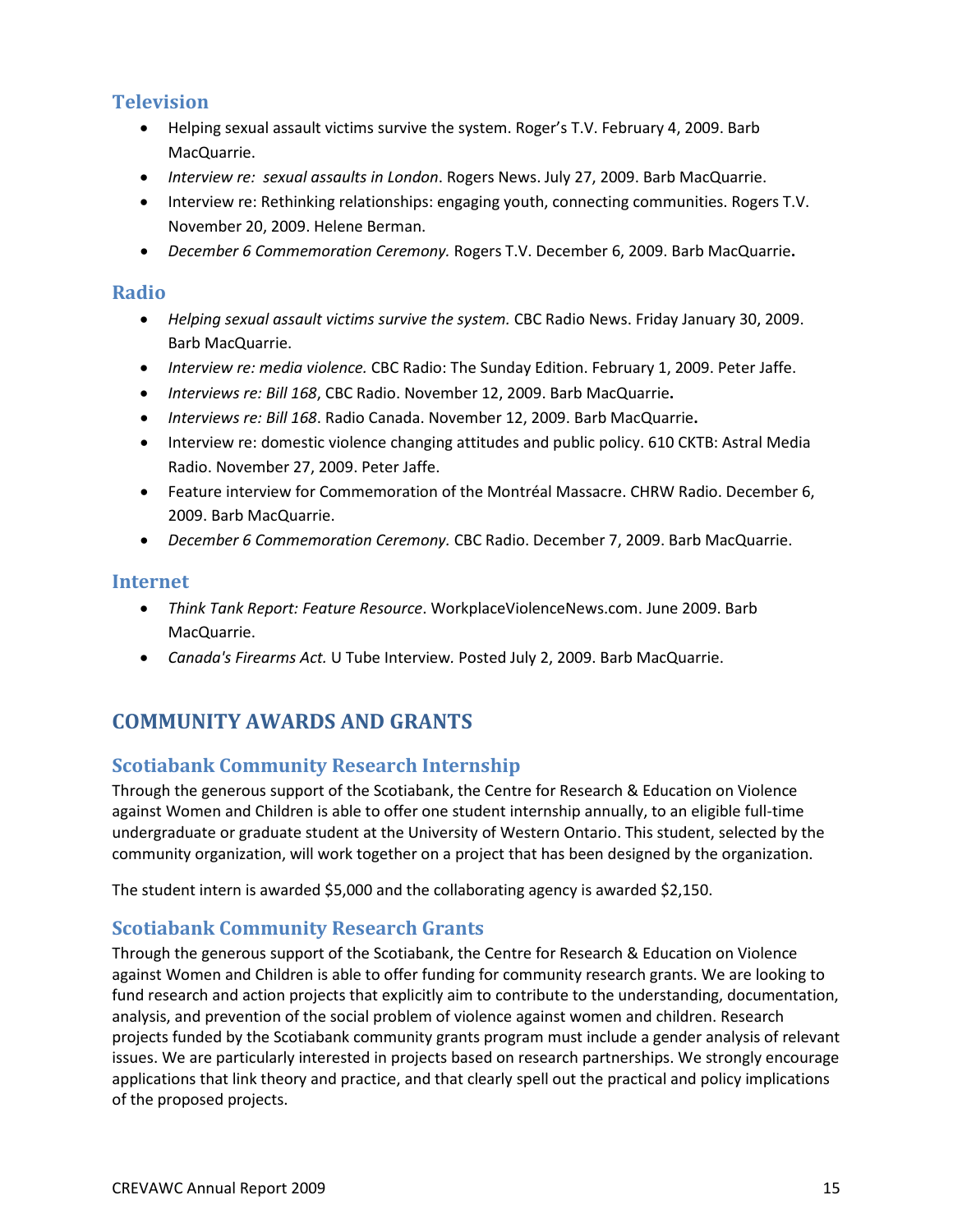Three research grants up to \$5,000 each will be awarded annually to community organizations or to individuals who are supported by one or more community organizations. Proposals for research that will evaluate or develop the current work of organizations engaged in anti-violence work will be considered.

# **Scotiabank Student Research Assistant Awards for Studies in Violence against Women and Children**

To be eligible for a Scotiabank student award an individual must meet the following criteria:

- Be enrolled full time at the University of Western Ontario in any undergraduate program
- Have a demonstrated interest in the area of anti-violence advocacy and / or research on violence against women and children

The following are assets to any application for a Scotiabank Student Research Assistant Award:

- An involvement in and connection to a community agency (or agencies) whose work addresses issues relating to violence against women and children
- An involvement in Centre activities (including Centre committees and research projects)

Two student Research Assistant Awards of \$3750 are awarded annually.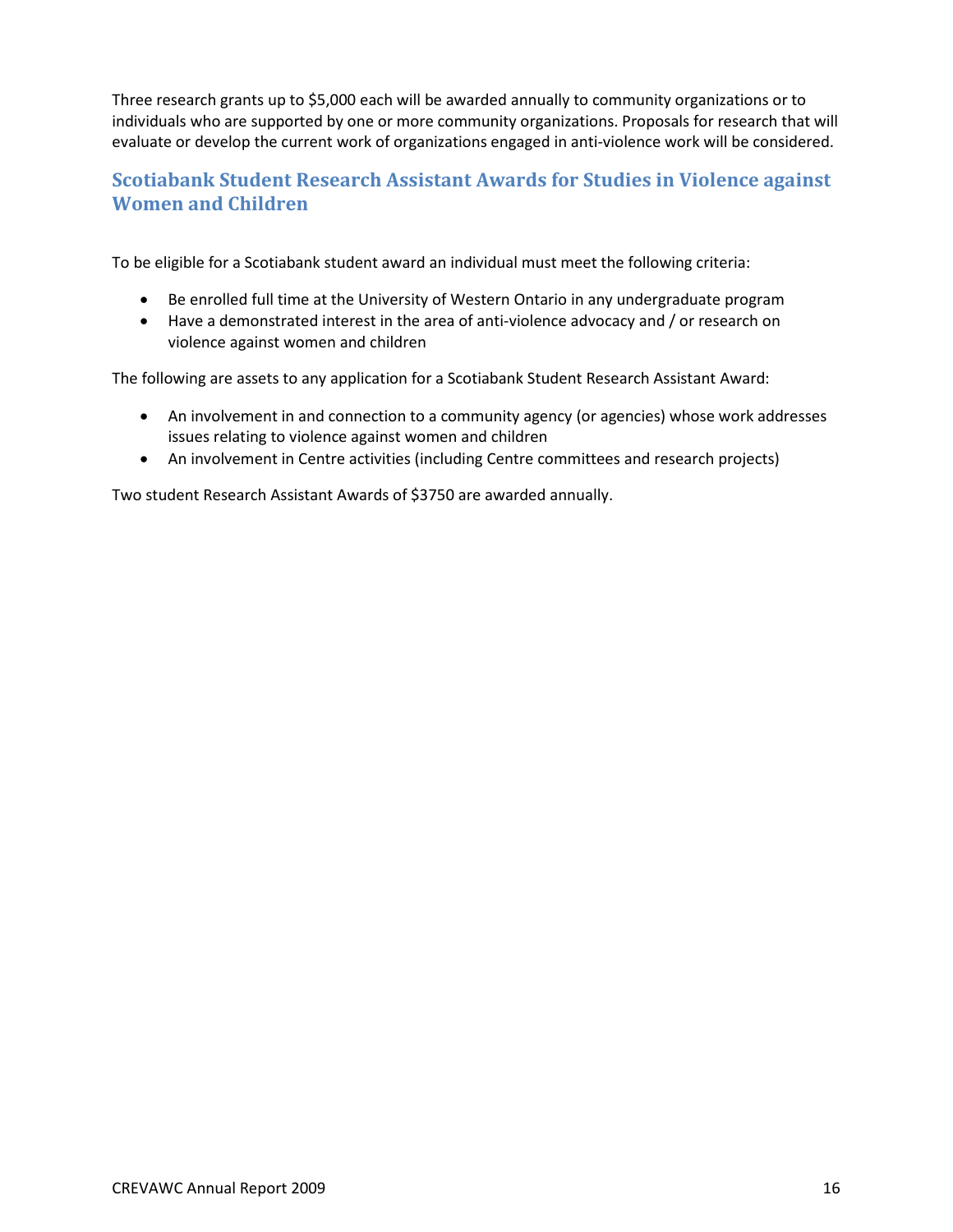# **APPENDIX A**

# **RESEARCH PRIORITIES**

The Centre initiates and seeks funding for projects relating to the following themes:

- Healthy relationships
- Violence and its impact on health and well being
- Gender inequality and its interactions with:
	- o Racism
	- o Ableism
	- o Homophobia
	- o Classism
	- o Ageism
	- o or other forms of social exclusion

The Centre conducts research and education that is relevant to practice, policy development and legislative reform:

- Families and intimate relationships
- Justice systems
- Educational systems
- Health and mental health care systems
- Social service systems
- Workplaces
- Communities and community institutions
- Anti-violence agencies

### **Activities and Approaches include:**

Research:

- Participatory approaches
- Diverse research methodologies, including qualitative and quantitative designs
- Program development and evaluation
- Identification of emerging issues and important debates
- Interdisciplinary collaboration among community and academic researchers
- Dissemination of research findings: locally, provincially, nationally, internationally

#### Education:

- Public awareness
- Professional development
- Multidisciplinary curriculum development and implementation for undergraduate, graduate, and professional programs

#### Community Development:

- To build capacity for the development and implementation of anti-violence initiatives
- To support community-based programs
- To promote promising practices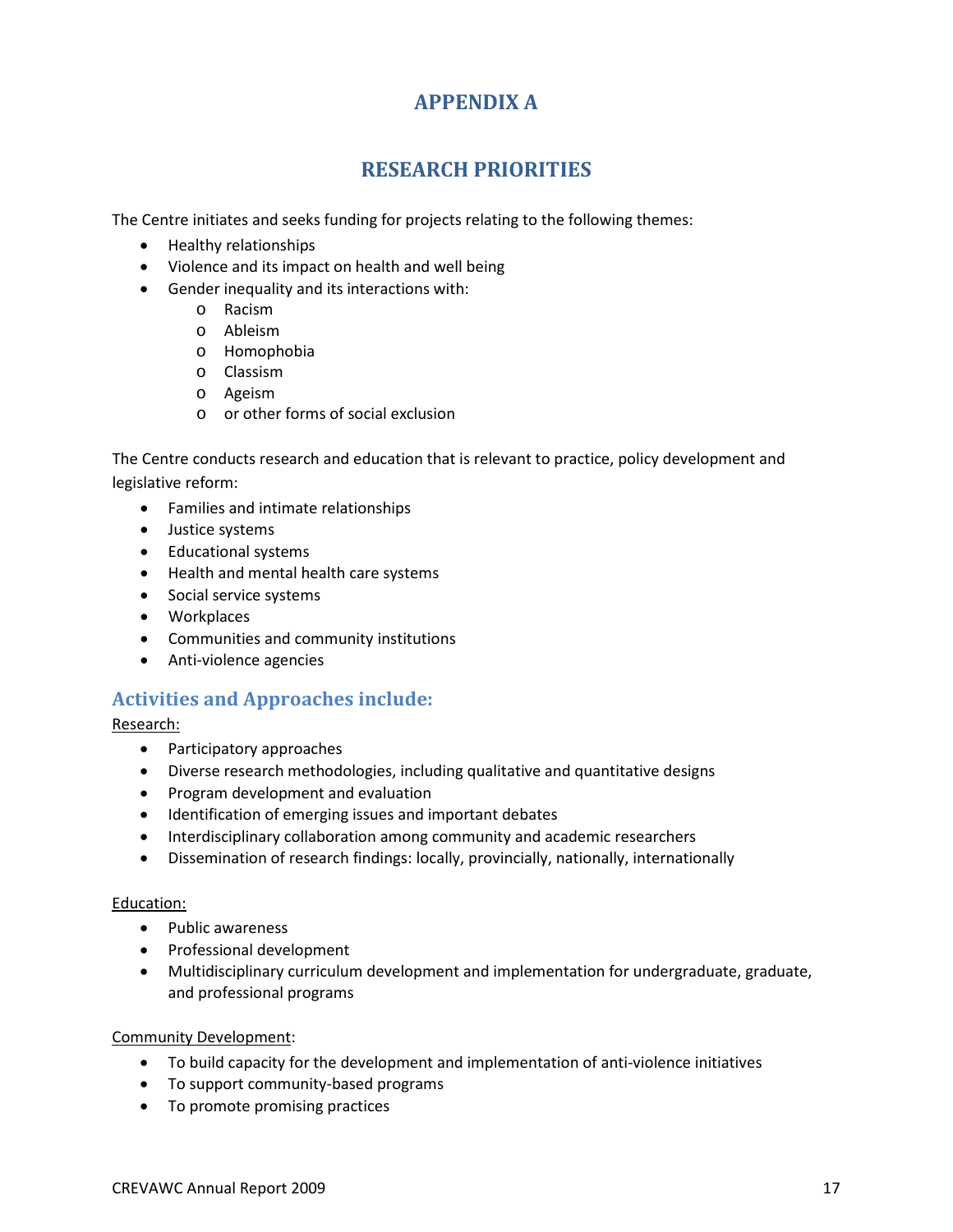### **APPENDIX B**

# **OPEN GRANTS/PROJECTS HELD IN 2009 at CREVAWC**

|                                                                       |                                    |                     | Award       | <b>Close</b>     |           |               |             | 12/31/2009 |  |
|-----------------------------------------------------------------------|------------------------------------|---------------------|-------------|------------------|-----------|---------------|-------------|------------|--|
|                                                                       | <b>Funder</b>                      | <b>PI</b>           | <b>Date</b> | <b>Date</b>      |           | <b>Funded</b> | Outstanding |            |  |
| Project:                                                              |                                    |                     |             |                  |           |               |             |            |  |
| Neighbours, Friends and Families - Phase 2                            | <b>Ontario Women's Directorate</b> | <b>B</b> MacQuarrie | 2007        | Mar 2011         | \$        | 716,840       | \$          | 91,127     |  |
| Neighbours, Friends and Families - Phase 3                            | <b>Ontario Women's Directorate</b> | <b>B</b> MacQuarrie | 2009        | Mar 2011         |           | 622,000       |             | 500,791    |  |
| <b>Risk Assessment Forum</b>                                          | Ontario Women's Directorate        | P Jaffe             | 2009        | Mar 2011         |           | 422,000       |             | 422,000    |  |
| Promoting Healthy Equal Relationships                                 | <b>Ontario Women's Directorate</b> | H Berman            | 2007        | Mar 2010         |           | 223,000       |             | 19,341     |  |
| Critical Literacy and Media Violence                                  | <b>OPSBA</b>                       | P Jaffe             | 2006        | Dec 2009         |           | 165,000       |             |            |  |
| <b>Tools for Action</b>                                               | Ontario Women's Directorate        | <b>B</b> MacQuarrie | 2005        | Mar 2010         |           | 100,000       |             | 7,992      |  |
| <b>Muslim Resource Centre</b>                                         | Ministry of the Attorney General   | <b>B</b> MacQuarrie | 2009        | Mar 2010         |           | 80,000        |             | 10,460     |  |
| Missed Opportunities Play and Manual                                  | Ministry of the Attorney General   | <b>B</b> MacQuarrie | 2007        | Dec 2009         |           | 60,896        |             |            |  |
| Respect-at-Work Coaching Program                                      | City of London                     | <b>B</b> MacQuarrie | 2007        | Dec 2010         |           | 44,847        |             | 3,759      |  |
| Skill building for Parents in Adressing Media Violence                | Ministry of Education              | P Jaffe             | 2008        | Aug 2009         |           | 30,000        |             |            |  |
| Safe Respectful and Inclusive Workplace Conference                    | <b>Ontario Women's Directorate</b> | <b>B</b> MacQuarrie | 2009        | Aug 2009         |           | 25,990        |             |            |  |
| Skill building for Parents in Adressing Media Violence                | Ministry of Education              | P Jaffe             | 2009        | Oct 2009         |           | 25,000        |             |            |  |
| NFF - Elder Abuse Campaign Adaptation                                 | <b>Ontario Women's Directorate</b> | <b>B</b> MacQuarrie | 2009        | Jul 2010         |           | 25,000        |             | 25,000     |  |
| "A Room of Her Own" Website by and for girls                          | Canadian Women's Foundation        | H Berman            | 2007        | Aug 2010         |           | 22,880        |             | 8,493      |  |
| National Domestic Violence Death Review Conference                    | Department of Justice              | P Jaffe             | 2008        | <b>June 2009</b> |           | 20,000        |             |            |  |
| National Domestic Violence Death Review Conference                    | Minstry of Attorney General        | P Jaffe             | 2008        | Mar 2009         |           | 19,565        |             |            |  |
| * Project accounts include 15% overhead (UWO, Faculty, CREVAWC)       |                                    |                     |             |                  | 2,603,018 |               | 1,088,963   |            |  |
|                                                                       |                                    |                     |             |                  |           |               |             |            |  |
| Grant:                                                                |                                    |                     |             |                  |           |               |             |            |  |
| Aboriginal Fourth R Adaptation                                        | <b>Population Health</b>           | C Crooks            | 2005        | Mar 2010         |           | 292,000       |             | 76,559     |  |
| Embodied Trauma and the Transition to Mothering                       | <b>CIHR</b>                        | H Berman            | 2008        | Jan 2011         |           | 221,760       |             | 44,807     |  |
| National Survey on Violence in the Lives of Girls                     | <b>SSHRC</b>                       | H Berman            | 2008        | Mar 2010         |           | 90,000        |             | 14,151     |  |
| A University-Community Alliance to Prevent Domestic HSSHRC CURA - LOI |                                    | P Jaffe             | 2009        | <b>June 2009</b> |           | 20,000        |             |            |  |
| * Grant accounts do not include overhead                              |                                    |                     |             |                  |           | 623,760       |             | 135,517    |  |
|                                                                       |                                    |                     |             |                  |           |               |             |            |  |
| <b>Sub-Grant</b>                                                      |                                    |                     |             |                  |           |               |             |            |  |
| Controlled Longitudinal Evaluation of Fourth R                        | U of T Subgrant - CIHR             | C Crooks            | 2004        | Dec 2009         |           | 468,892       |             |            |  |
| <b>Canadian Prevention Science Cluster</b>                            | U of T subgrant - SSHRC            | P Jaffe             | 2009        | Mar 2010         |           | 61,200        |             | 34,025     |  |
| National Domestic Violence Death Review Conference                    | UNB subgrant - Canadian Observ.    | P Jaffe             | 2008        | Dec 2009         |           | 5,000         |             |            |  |
| Canadian Observatory on the Justice System                            | <b>UNB subgrant - SSHRC</b>        | H Berman            | 2008        | Mar 2010         |           | 24,255        |             | 6,498      |  |
| * Sub-Grant accounts do not include overhead                          |                                    |                     |             |                  |           | 559,347       |             | 40,523     |  |
|                                                                       |                                    |                     |             |                  |           |               |             |            |  |
| <b>TOTAL</b>                                                          |                                    |                     |             |                  | \$        | 3,786,125     | \$          | 1,265,002  |  |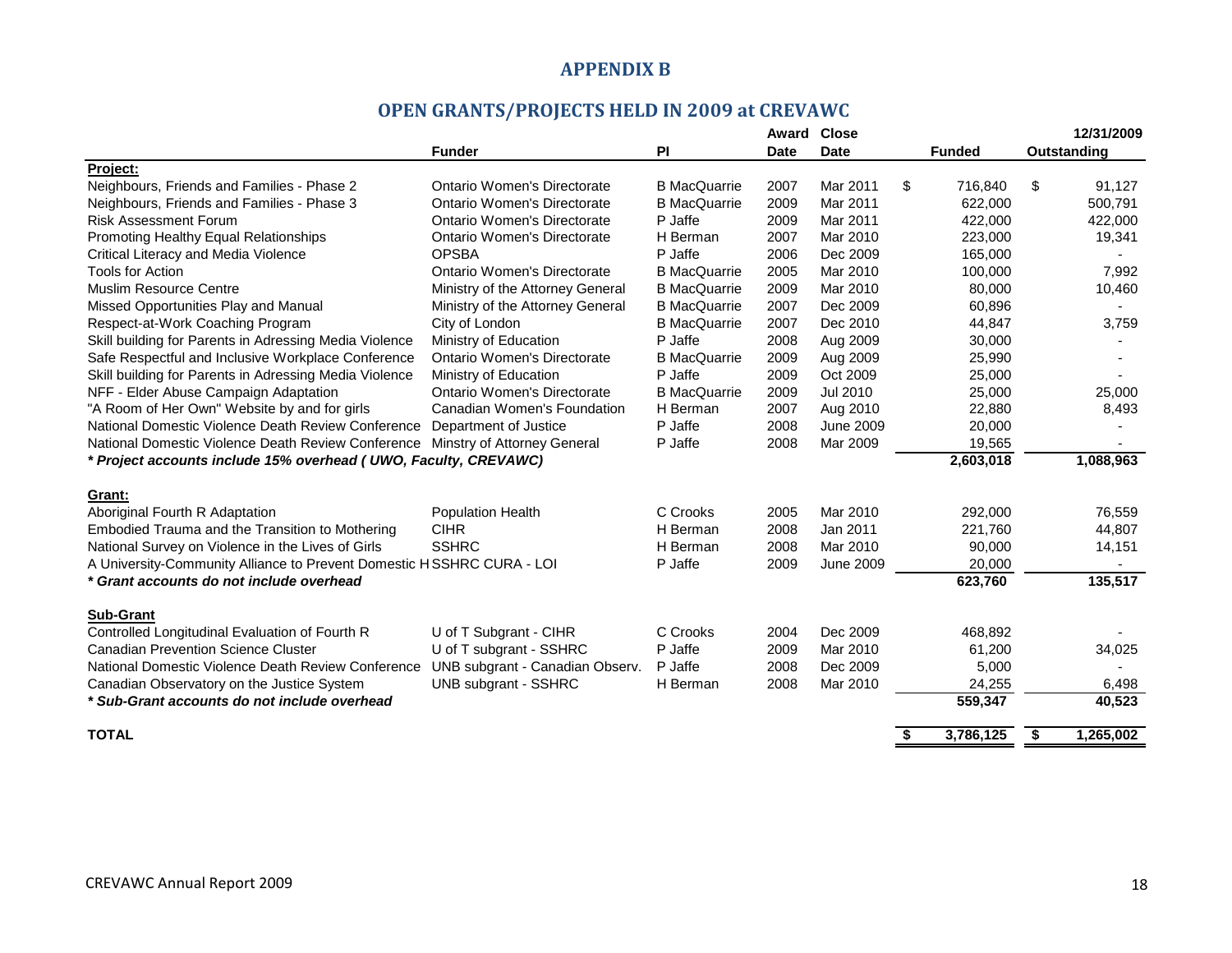# **APPENDIX C**

### **CREVAWC DONATIONS - 2009**

|                                |                            |               | Award       |               |           |    | 12/31/2009  |       | <b>CREVAWC</b>           |
|--------------------------------|----------------------------|---------------|-------------|---------------|-----------|----|-------------|-------|--------------------------|
|                                | <b>Funder</b>              | P.I.          | <b>Date</b> | <b>Funded</b> |           |    | Outstanding | Admin |                          |
| <b>Community Research Fund</b> | Scotiabank                 | N/A           | 2000        | \$            | 350,000   | \$ | 62.502      | \$    |                          |
| Research Internship            | Scotiabank                 | N/A           | 2000        |               | 75,000    |    | 16,537      |       | $\overline{\phantom{0}}$ |
| Research Chair                 | Scotiabank                 | N/A           | 2000        |               | 1,000,000 |    | 9.500       |       | 287,785                  |
| National Fourth R              | Royal LePage               | D Wolfe       | 2004        |               | 950,000   |    | 35,000      |       | 47,500                   |
| Violence in the Lives of Girls | Royal LePage               | H Berman 2005 |             |               | 50.000    |    | 30.041      |       | 2,500                    |
| Fourth R Expansion             | Mary Jane Crooks           | P Jaffe       | 2006        |               | 1,000,000 |    | 549.913     |       | 50,000                   |
| National Fourth R              | Franklin Templeton Invest. | D Wolfe       | 2007        |               | 25,000    |    | 10,000      |       |                          |
| Youth Prevention Programming   | David Wolfe                | P Jaffe       | 2009        |               | 71,724    |    | 57,535      |       | $\overline{\phantom{a}}$ |
|                                |                            |               |             |               | 2,096,724 | S  | 682,488     |       | 387,785                  |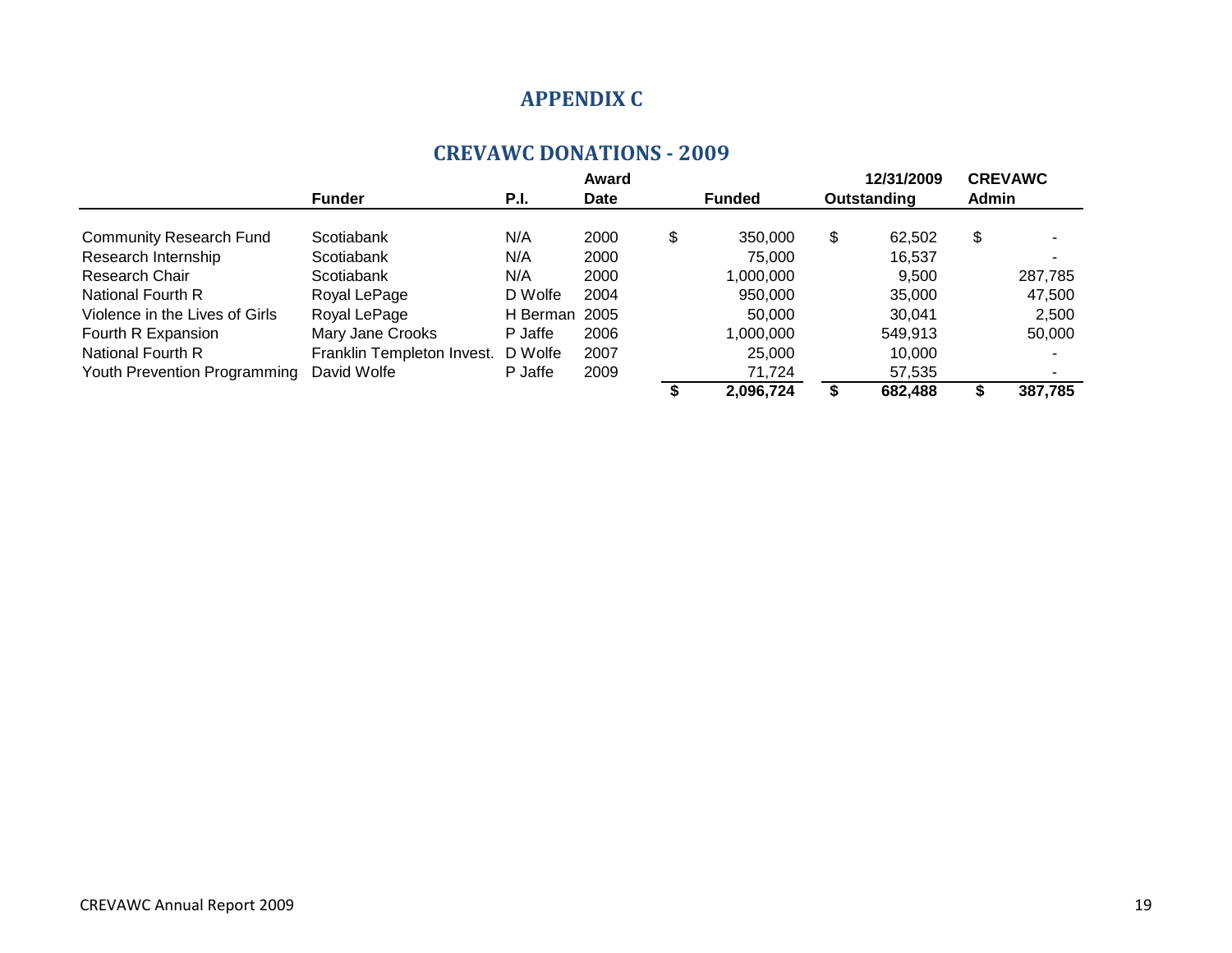### **APPENDIX D**

### **CREVAWC OPERATING BUDGET 2004-2011**

|                              | Actual        |         |               |  |               |     | <b>Actual/Fcst</b> | Forecast      |               |               |             |
|------------------------------|---------------|---------|---------------|--|---------------|-----|--------------------|---------------|---------------|---------------|-------------|
|                              | May 1, 2004 - |         | May 1, 2005 - |  | May 1, 2006 - |     | May 1, 2007 -      | May 1, 2008 - | May 1, 2009 - | May 1, 2010 - |             |
|                              | April 30,05   |         | April 30,06   |  | April 30,07   |     | April 30,08        | April 30,09   | April 30,10   |               | April 30,11 |
| Western                      | Ś             | 55,000  | 55,000<br>-S  |  | S.<br>55,000  | \$. | 55,000             | 55,000<br>S.  | Ś.<br>55,000  | \$            | 55,000      |
| Scotiabank donation          |               | 34,233  | 54,686        |  | 55,148        |     | 55,621             | 56,099        | 30,000        |               |             |
| Recoveries from other grants |               | 19,550  | 79,881        |  | 217,774       |     | 163,263            | 200,747       | 173,164       |               | 207,221     |
| Recoveries from 4th R        |               | 13,767  | 20,885        |  | 14,717        |     | 22,864             | 30,528        | 9,000         |               |             |
| Sub-Total                    |               | 122,550 | 210,452       |  | 342,639       |     | 296,748            | 342,374       | 267,164       |               | 262,221     |
| Balance from previous year   |               | 3,687   | 4,397         |  | 38,707        |     | 112,408            | 147,143       | 224,901       |               | 165,923     |
| <b>Total Revenue</b>         |               | 126,237 | 214,849       |  | 381,346       |     | 409,156            | 489,517       | 492,065       |               | 428,144     |
| <b>Salaries and Benefits</b> |               | 98,028  | 149,896       |  | 182,646       |     | 187,251            | 218,819       | 228,969       |               | 258,876     |
| <b>Scotiabank Chair</b>      |               |         |               |  |               |     |                    |               |               |               | 40,000      |
| <b>Non-Salary Expenses</b>   |               | 23,811  | 26,247        |  | 86,292        |     | 74,762             | 45,797        | 97,173        |               | 33,825      |
| <b>Total Expenses</b>        |               | 121,839 | 176,143       |  | 268,938       |     | 262,013            | 264,616       | 326,142       |               | 292,701     |
| Balance at year end          |               | 4,397   | 38,707<br>-S  |  | 112,408       |     | 147,143            | 224,901<br>S  | 165,923       |               | 135,443     |

\* Budgets do not include in kind contributions (such as % of Academic Directors salary/benefits, space and related costs provided by the Faculty of Education ) Estimated at at approx. \$122,000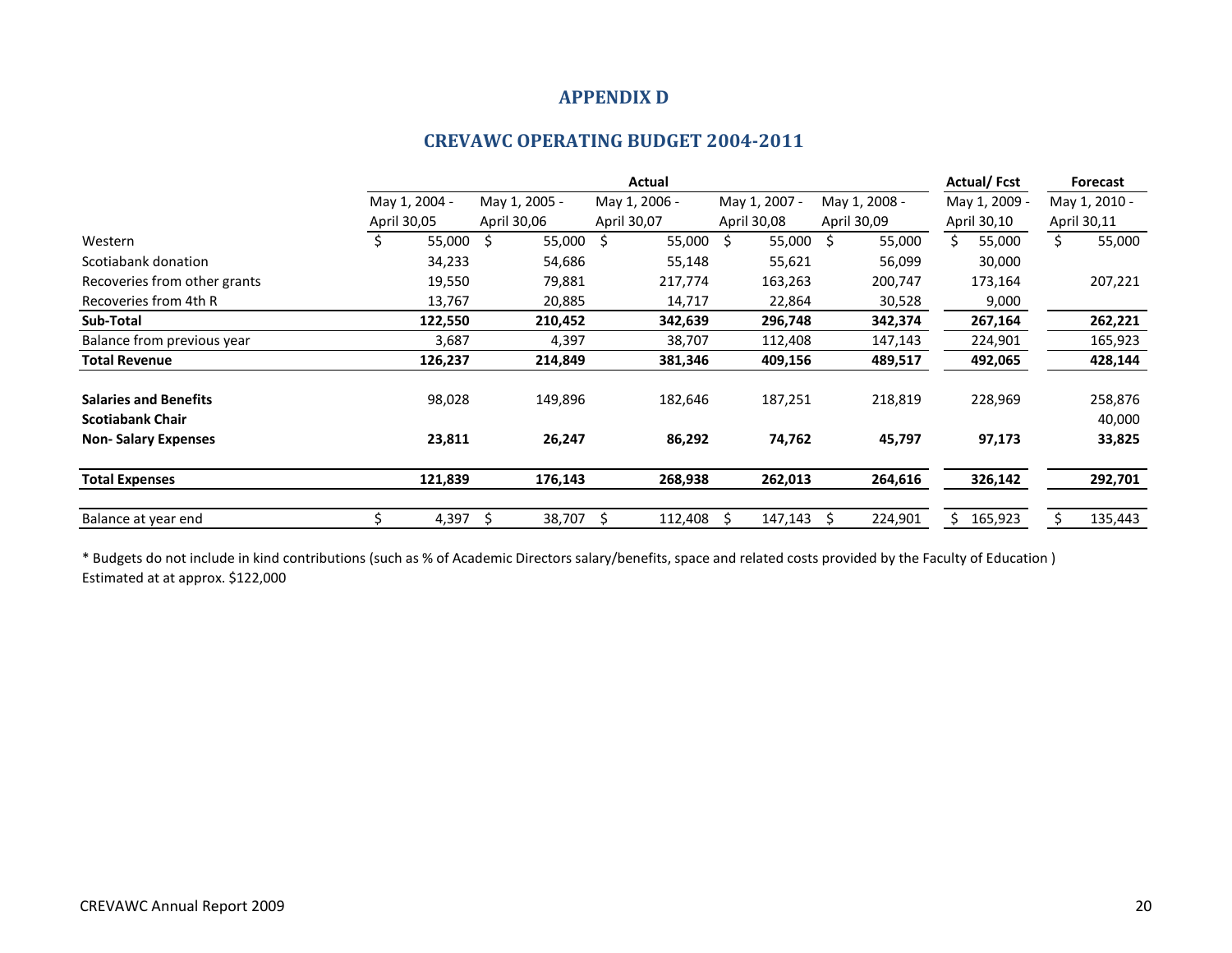# **APPENDIX E**

# **COMMUNITY AND ACADEMIC RESEARCH ASSOCIATES**

#### **Benefits and Privileges attaching to Research Associate Status:**

Research Associate status with the Centre allows for the following benefits and privileges:

- Affiliation with a dynamic research centre of academic and community partners committed to social justice and anti-violence work
- Web space
- Privileges at Western and Fanshawe libraries
- Email access
- Access to student research assistance through the university's Work-Study program

#### **Contributions/Expectations:**

- Research Associate status with the Centre comes with the expectation of contributing to the work of the Centre in some of the following ways:
- Seek partnerships with faculty and community groups for anti-violence education and research projects
- Involve your students and/or your community agency in Centre projects and activities
- Acknowledge the Centre in any research reports or publications undertaken in collaboration with the Centre
- Participate in CREVAWC community grants program
- Review submissions for the Centre publication series and/or community grants program
- Participation or involvement with annual Research Day
- Potential involvement in other Centre activities, committees and projects

#### **Community Research Associates**

#### **Ms. Mandy Bonisteel** Assaulted Women's and Children's Counsellor/Advocate Program, George Brown College, Trainer, Respect-At-Work **Ms. Deborah Sinclair** Member, Domestic Violence Death Review Committee Social Worker/Consultant, Toronto **Ms. Catherine Burr** Trainer, university instructor, management coach, and workplace consultant **Ms. Maureen Reid** Manager Children's Aid Society of London & Middlesex **Mr. Tim Kelly** Executive Director Changing Ways **Ms. Anna-Lee Straatman** Victim Safety Project Education Coordinator Victim Services Sarnia Lambton

**Ms. Pamela Cross** Lawyer

**Ms. Cathy Hird** Teacher, Holy Cross Catholic Secondary School **Ms. Jacquie Carr** Advocate and Respect-At-Work Trainer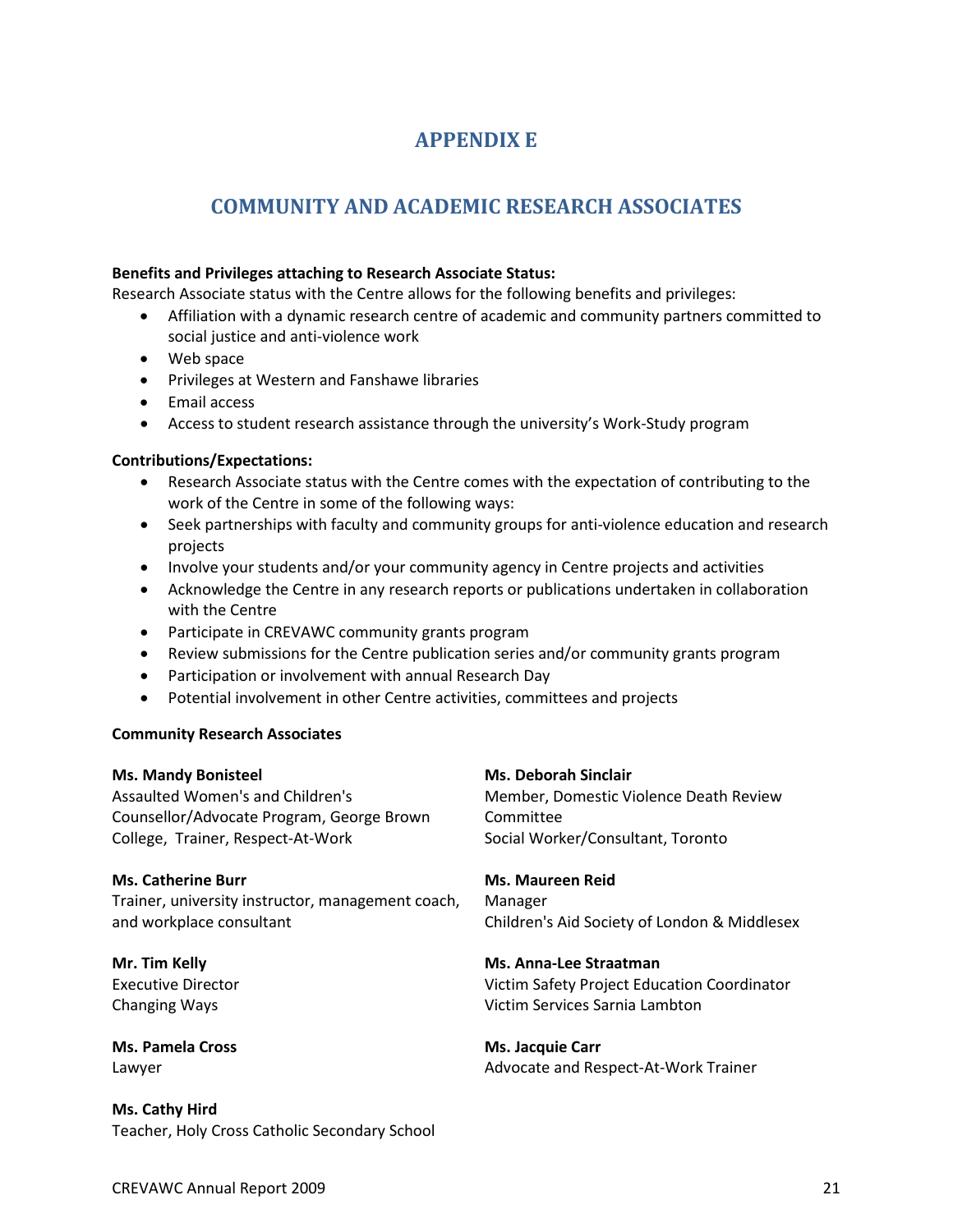#### **Academic Research Associates**

**Dr. Holly Johnson** Associate Professor, Criminology Department University of Ottawa

**Dr. Myrna Dawson**

Associate Professor, Department of Sociology and Anthropology University of Guelph

**Dr. Walter S. DeKeseredy** Professor, Criminology, Justice and Policy Studies University of Ontario Institute of Technology

#### **Dr. Molly Dragiewicz**

Assistant Professor, Criminology, Justice and Policy Studies University of Ontario Institute of Technology

**Dr. Roma Harris** Professor, Faculty of Information and Media **Studies** University of Western Ontario

**Dr. Gail Hutchinson** Director, Student Development Centre University of Western Ontario

**Dr. Yasmin Jiwani** Associate Professor, Department of Communication Studies Concordia University

**Dr. Alan Lescheid** Psychologist and Professor, Faculty of Education University of Western Ontario

#### **Dr. Robin Mason**

Research Scientist, Women's College Research Institute and Assistant Professor, Department of Public Health Sciences, University of Toronto

#### **Dr. Susan Rodger**

Associate Professor, Faculty of Education University of Western Ontario

#### **Dr. Dora Tam**

Assistant Professor, School of Social Work King's University College University of Western Ontario

**Dr. Leslie Tutty** Professor, Faculty of Social Work, University of Calgary Academic Research Coordinator, RESOLVE Alberta

**Dr. Paul Tremblay** Scientist, Centre for Addiction and Mental Health

#### **Dr. Sandy Welsh**

Professor and Associate Chair of Graduate Studies Department of Sociology University of Toronto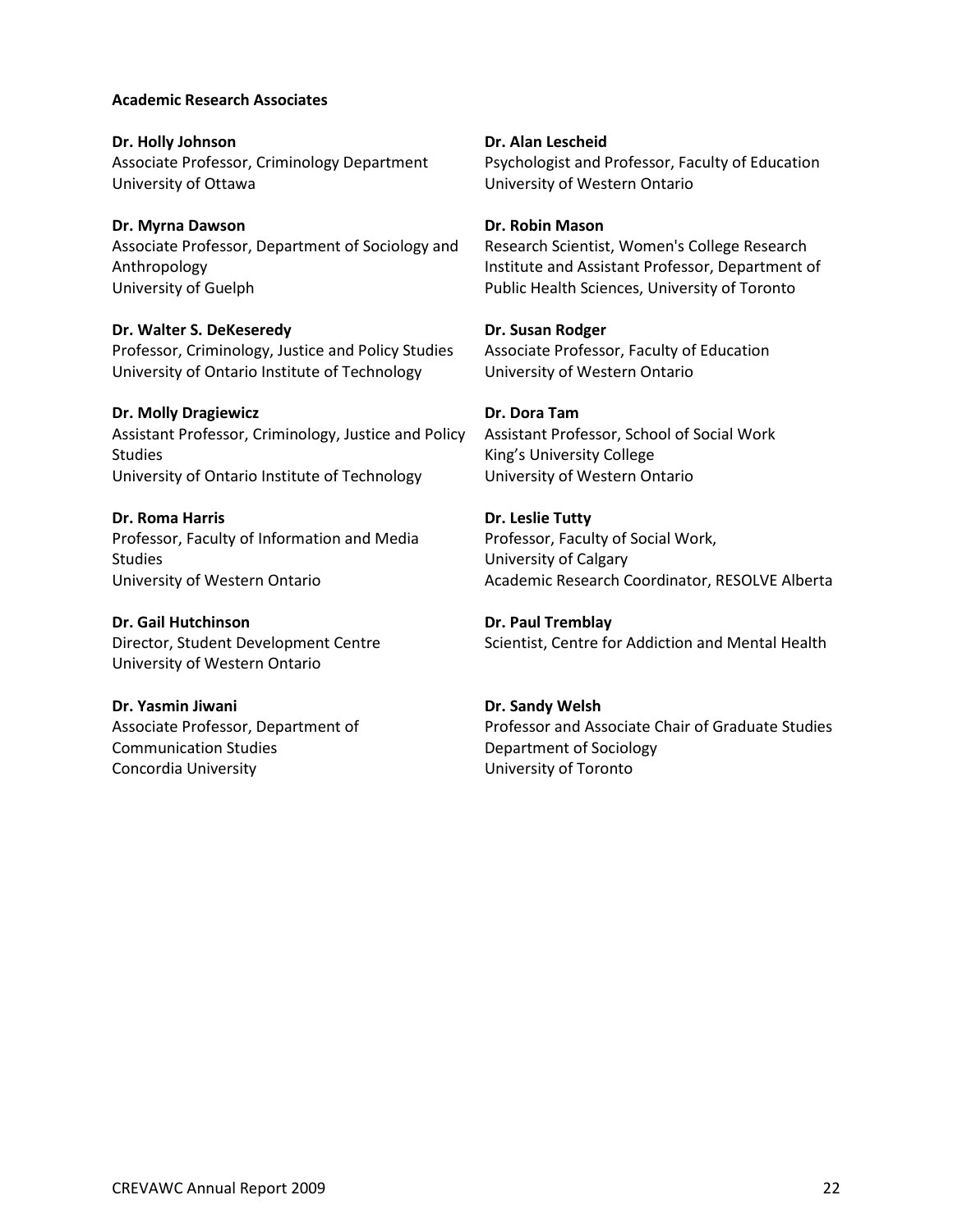# **APPENDIX F**

# **ADJUNCT FACULTY**

#### **Gloria Alvernaz Mulcahy, PhD., CPsych.**



Professor Emerita, King's University College, University of Western Ontario Adjunct Professor, Faculty of Education, University of Western Ontario

Gloria Alvernaz Mulcahy comes from the Monterrey Bay area of California, USA and is of Tsalagi ancestry. She is an academic, psychologist, researcher, mixed media artist, musician and member of the League of Canadian Poets. Presently she is an Adjunct Professor in the Faculty of Education at UWO, Academic Research Associate with the Centre for Research & Education on Violence against Women and Children at the University of Western Ontario and serves as vice president of the North America and NGO representative for the World Council for Psychotherapy, Vienna Austria. She is the president of the Board of Directors At^lohsa Native Family Healing Services & vice president for Ganaan De We O Dis^Yethi Yenahwahse, Southwest Ontario Aboriginal Health Access Centre.

Her recent research includes a publication with Dr. H. Berman —Uprooted & Displaced: A critical narrative study of homeless, Aboriginal, and newcomer girls in Canada and she is serving as consultant on a CIHR research project—Embodied trauma: The influence of past trauma on women during the transition to mothering with Drs. H. Berman (UWO) and R. Mason, University of Toronto. Dr. Alvernaz Mulcahy's most recent poetry book was published in December 2009—Borderlands and Bloodlines, Kegedonce Press. Her documentary films highlighting the Downtown Eastside Vancouver and the missing Indigenous women across Canada have been shown nationally and internationally along with her photography.

#### **Mohammed Baobaid, PhD.**



Executive Director, Muslim Resource Centre for Support and Integration Adjunct Professor, Faculty of Education, University of Western Ontario

Mohammed Baobaid earned his doctoral degree from the institute of Psychology at the University of Erlangen Nurnberg in Germany. He is the founder of the Muslim Family Safety Project that addresses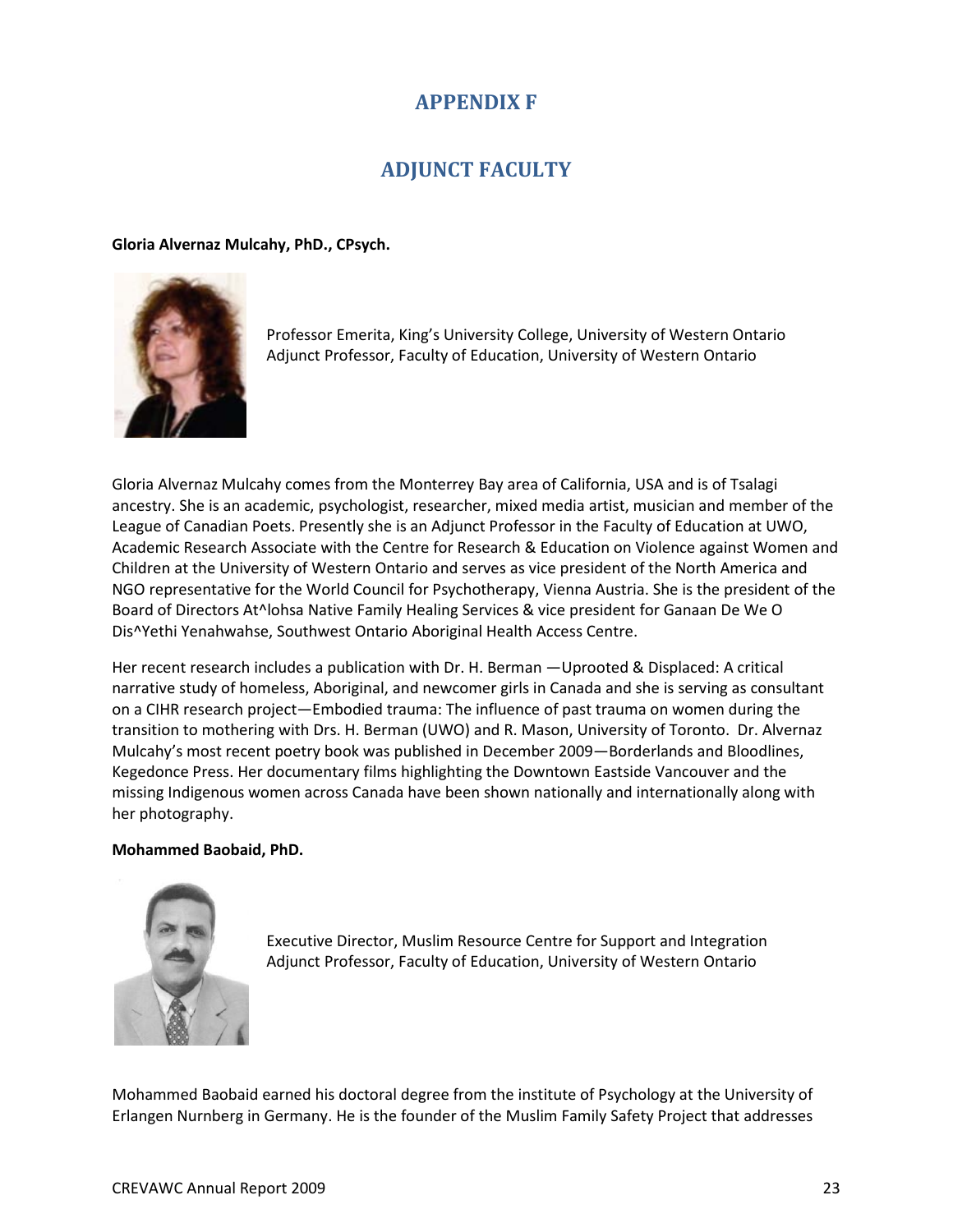domestic violence in the Muslim community of London, Ontario. Dr. Baobaid is currently the executive director of the Muslim Resource Centre for Social Support and Integration. He is also a research associate at the Centre for Research and Education on Violence against Women and Children at the University of Western Ontario.

His research areas include cross-cultural perspectives on preventing domestic violence in Muslim and Arab Communities. In addition, he has trained mainstream service providers about working with Muslim families affected by domestic violence. Dr. Baobaid was the second recipient of Every Day Hero Award of the Centre for Research and Education on Violence against Women and Children. He is also on the list of the 500 most influential Muslims that was published by the Royal Islamic Strategic Studies Centre in Jordan and the the Prince Alwaleed Bin Talal Center for Muslim-Christian Understanding at Georgetown University.

### **Claire Crooks, PhD., CPsych.**



Associate Director, CAMH Centre for Prevention Science Adjunct Professor, Faculty of Education, Faculty of Health Sciences and Psychology Department, University of Western Ontario

Claire Crooks is the Associate Director of the CAMH Centre for Prevention Science. She is also an Adjunct Professor in the Faculties of Education and Health Sciences and the Psychology Department at the University of Western Ontario. She is the Principal Investigator of a 4-year project funded by the Public Health Agency of Canada on adapting best practices in violence prevention for use with Aboriginal youth. As part of this project, Dr. Crooks is the lead author on a toolkit for service providers that was created based on contributions from community partners, researchers, and service providers around the country. Dr. Crooks is a co-founder of the *Caring Dads* program, a parenting intervention for men who have maltreated their children. In addition to being an author of the program manual, she has been involved with training, consultation, and research on the *Caring Dads* project.

Dr. Crooks is co-author of more than 40 articles, chapters, and books on topics including children's exposure to domestic violence, child custody and access, child maltreatment, adolescent dating violence and risk behaviour, intervening with fathers who maltreat their children, strength-based programming for Aboriginal youth, and trauma. She is actively involved with training judges, lawyers, and other court personnel through her work as a faculty member for both the U.S. National Council of Juvenile and Family Court Judges, and the American Bar Association Commission on Domestic Violence. She conducts training in the areas of custody and access evaluations, violence prevention, bullying, media violence, vicarious trauma, and self-harm among adolescents. She has testified before the Canadian Senate Committee on Human Rights about the intersection between domestic violence and child custody as a children's rights issue. Dr. Crooks is a co-author of *Adolescent Risk Behaviours: Why teens experiment and strategies to keep them safe (*2006, Yale University Press). She is on the editorial board of the Violence Against Women journal. Dr. Crooks received her undergraduate education at Princeton University in New Jersey and obtained her M.A. and Ph.D. from Queen's University in Ontario.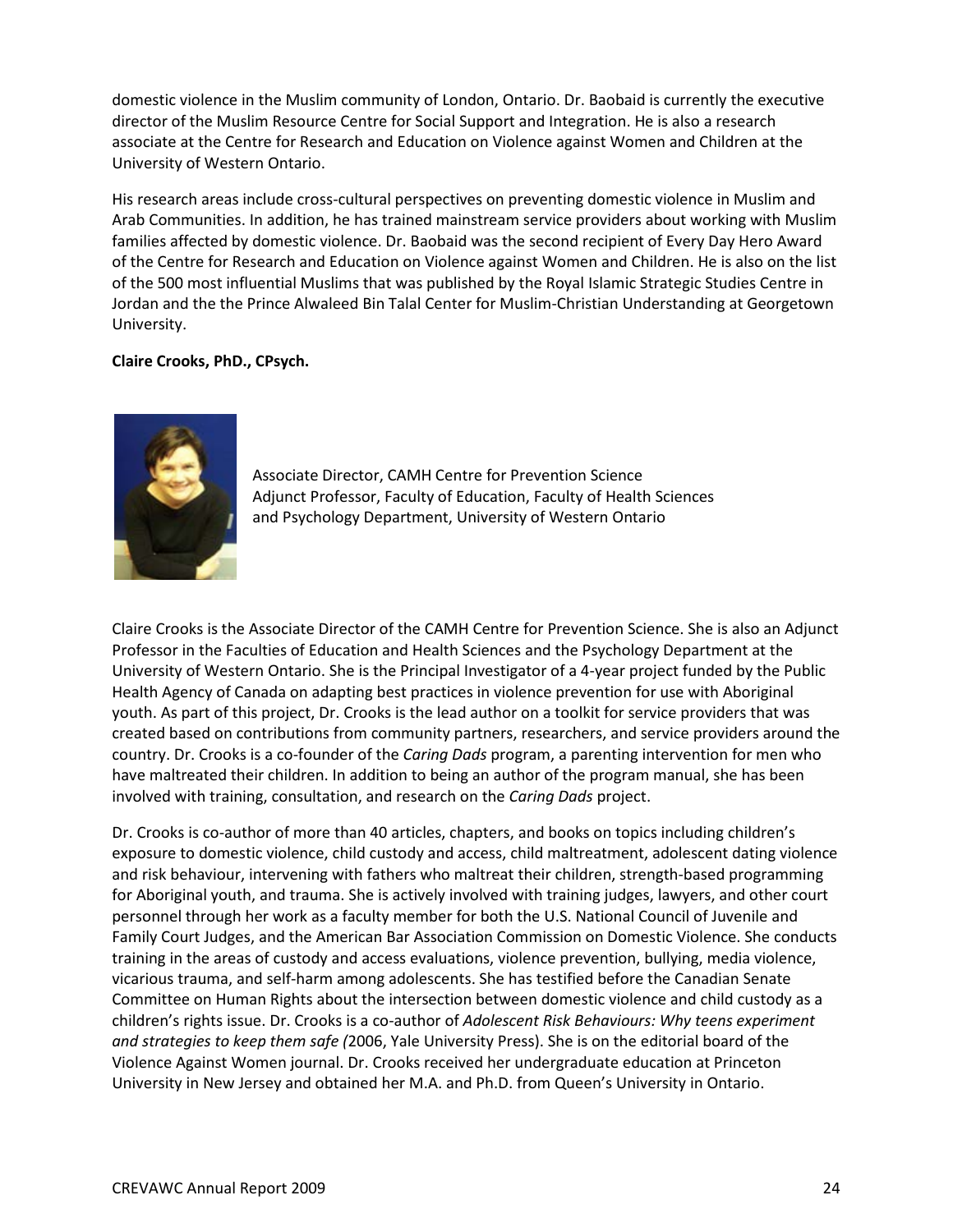#### **David Wolfe, Ph.D., ABPP**



RBC Chair in Children's Mental Health Centre for Addiction and Mental Health Adjunct Professor, Faculty of Education, University of Western Ontario

Dr. David Wolfe is a psychologist and author specializing in issues affecting children and youth. He holds the inaugural RBC Chair in Children's Mental Health at the Centre for Addiction and Mental Health (CAMH), where he is Head of the Centre for Prevention Science located in London. He is a Professor of Psychiatry and Psychology at the University of Toronto, and Editor-in-Chief of *Child Abuse & Neglect: The International Journal*. His recent book is entitled Adolescent Risk Behaviours: Why teens experiment and strategies to keep them safe (with P. Jaffe & C. Crooks; Yale University Press, 2006).

Dr. Wolfe has broad research and clinical interests in abnormal child and adolescent psychology, with a special focus on child abuse, domestic violence, and developmental psychopathology. He has authored numerous articles on these topics, especially in relationship to the impact of early childhood trauma on later development in childhood, adolescence, and early adulthood. Dr. Wolfe has been pioneering new approaches to preventing many societal youth problems such as bullying, relationship violence, and substance abuse. He recently received the Donald O. Hebb Award for Distinguished Contributions to Psychology as a Science from the Canadian Psychological Association, and the Blanche L. Ittleson Award for Outstanding Achievement in the Delivery of Childrens Services and the Promotion of Children's Mental Health from the American Orthopsychiatric Association.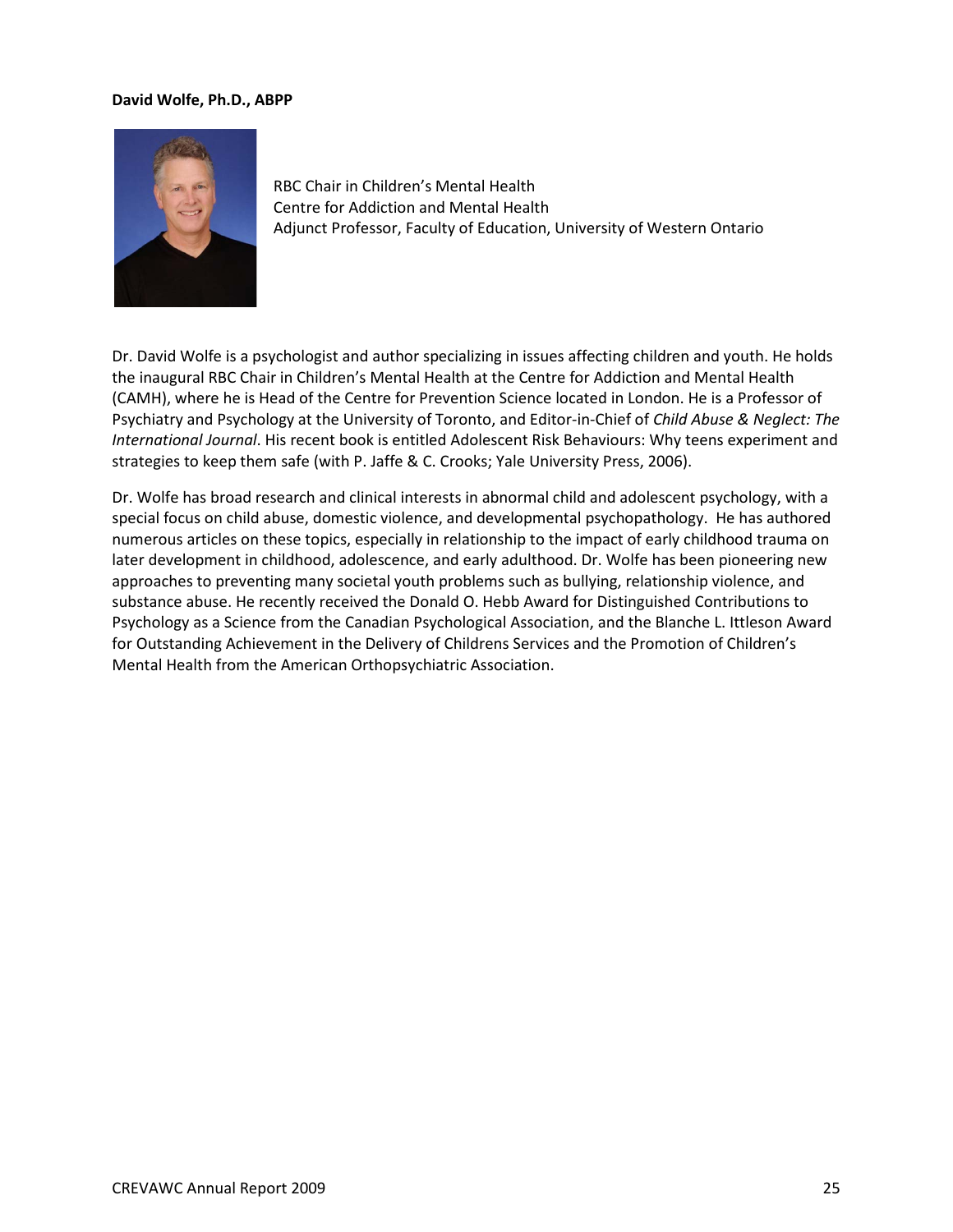# **APPENDIX G**

# **PARTNERSHIPS**

### **Local**

- At^lohsa Native Family Healing Services Inc.
- Corporation of the City of London
- Department of Women's Studies, The University of Western Ontario
- Faculty of Health Sciences, The University of Western Ontario
- Family Service Thames Valley
- Ivey Business School, The University of Western Ontario
- London Homeless Coalition
- London Coordinating Committee to End Woman Abuse LCCEWA members:
	- o Across Languages
	- o AIDS Committee of London
	- o At^lohsa
	- o Brescia College
	- o Carrefour des femmes du Sud-Ouest de l'Ontario
	- o Changing Ways
	- o Children's Aid Society
	- o City of London
	- o Corrections Services Canada
	- o Family Service Thames Valley
	- o Family Networks
	- o United Way
	- o John Howard Society
	- o London Family Court Clinic
	- o Centre for Children & Families in the Justice System
	- o London Child Abuse Council
	- o London Military Family Resource Centre
	- o London Police Services
	- o Daya Counselling Centre
	- o Madame Vanier Children's Services
	- o Merrymount Children's Centre
	- o Middlesex-London Health Unit
	- o Ministry of Children and Youth Services
	- o Ministry of Community Safety and Correctional Services
	- o Ministry of the Attorney General
	- o Ontario Victim Services Secretariat
	- o Family Consultants/Victim Services Unit, London Police Service
	- o Regional Sexual Assault and Domestic Violence Treatment Centre, Joseph's Health Care London
	- o Regional Mental Health Care, St. Joseph's Health Care
	- o Sexual Assault Centre London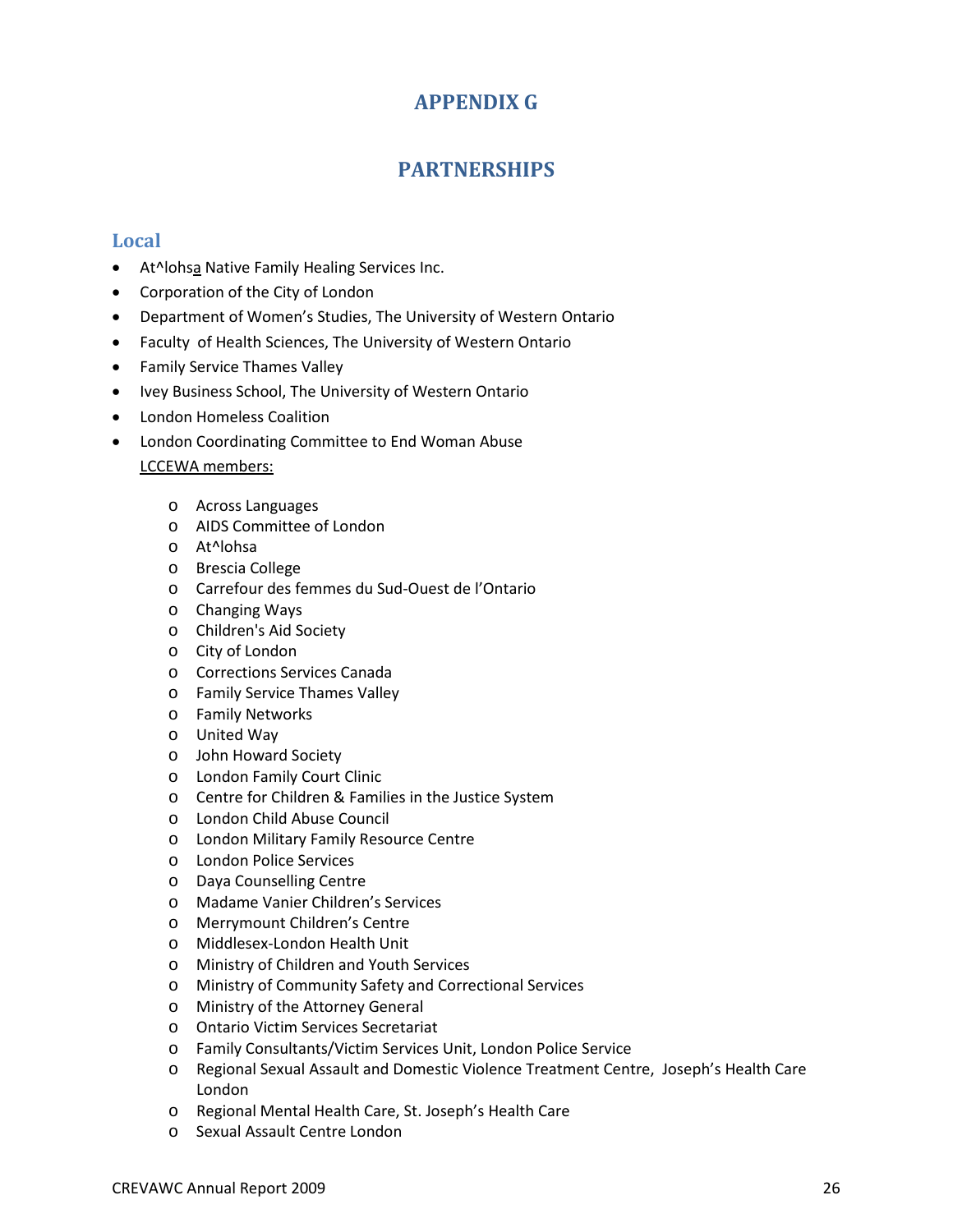- o Judge Eleanor Schnall
- o Thames Valley District School Board
- o United Way
- o Victim/Witness Assistance Programme
- o WAYS (Western Area Youth Services)
- o Women's Community House
- o Women's Rural Resource Centre
- o W.O.T.C. H.
- London District Catholic School Board
- London Mayor's Task Force on Violence against Women
- Londoners for Afghanistan's Women
- Middlesex County Coordinating Committee to End Woman Abuse
- Middlesex London Health Unit
- Muslim Resource Centre for Social Support and Integration
- Schulich School of Medicine & Dentistry, *The University of Western Ontario*
- Sexual Assault Centre London
- Sisters of St. Joseph
- Southwest Ontario Aboriginal Health Access Centre
- Thames Valley District School Board

### **PROVINCIAL**

- Action ontarienne contre la violence faite aux femmes
- Assaulted Women and Children's Counsellor Advocate Program, *George Brown College*
- Assaulted Women's Helpline
- Centre for Prevention Science
- Coalition on Media Violence *(hosted by the Ontario Public School Boards Association)* Coalition on Media Violence members:
	- o Association of Local Public Health Agencies
	- o Canadian Centre for Abuse Awareness
	- o Elementary Teachers' Federation of Ontario
	- o Ontario Catholic School Trustees' Association
	- o Ontario English Catholic Teachers' Association
	- o Ontario Federation of Home & School Associations
	- o Ontario Principals' Council
	- o Ontario Provincial Police
	- o Ontario Public School Boards' Association
	- o Ontario Secondary School Teachers' Federation
	- o Ontario Student Trustees' Association
	- o Ontario Teachers' Federation
- Cornwall Public Inquiry on Historical Sexual Abuse
- Domestic Violence Death Review Committee
- Hotel Dieu Grace Hospital
- International Accident Prevention Association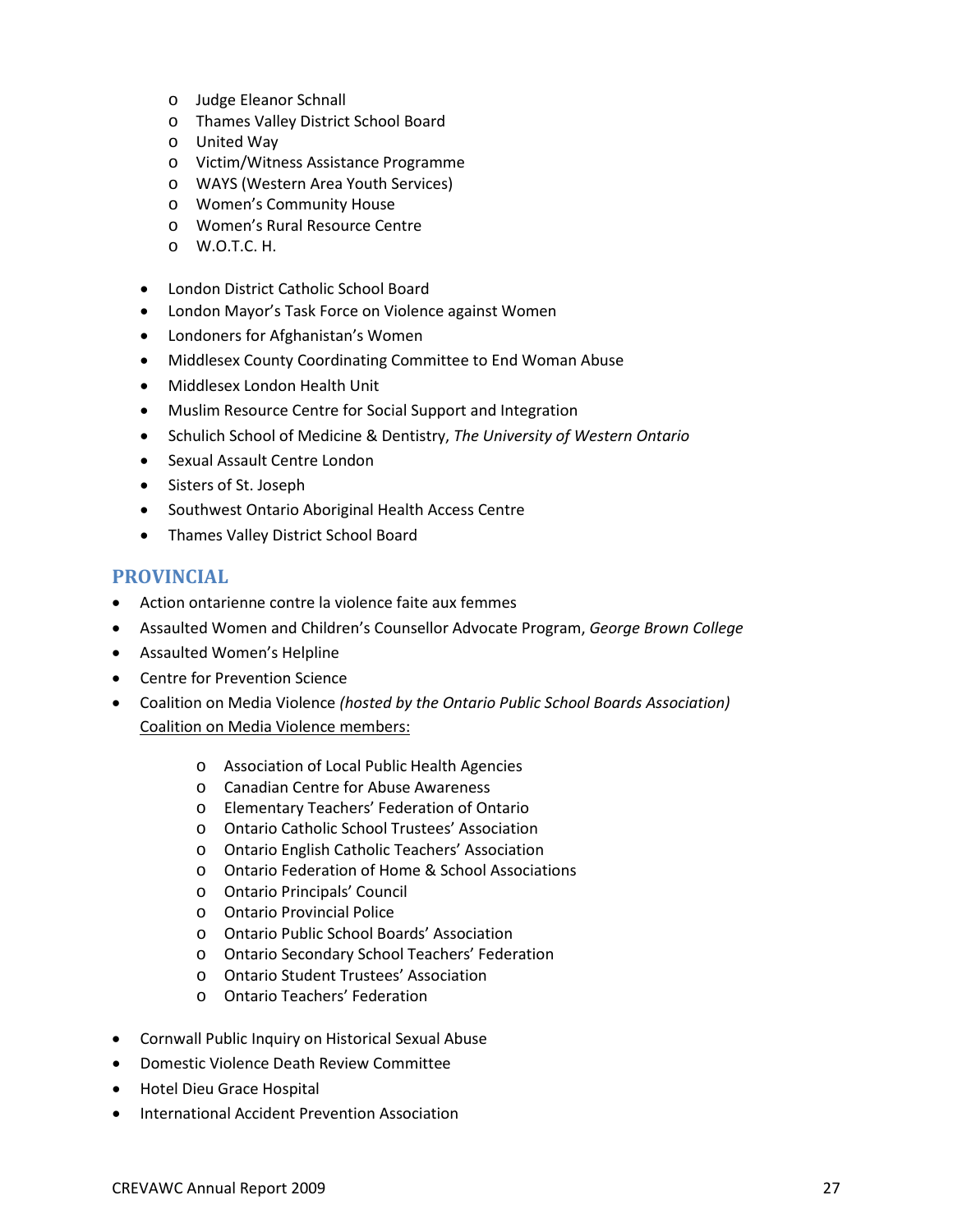- Ontario Federation of Indian Friendship Centres
- Ontario Council of Agencies Serving Immigrants
- Southwest Region Coordinating Committee

### **NATIONAL**

- Canadian Auto Workers
- National Judicial Institute
- The Alliance of Canadian Research Centres on Violence Mission Statement: The Alliance of Canadian Research Centres on Violence exists to build community and academic partnerships to carry out research and public education to eliminate violence against women and children, and family violence.

#### Members:

- o The Centre for Research & Education on Violence against Women and Children Ontario
- o The FREDA Centre for Research on Violence against Women and Children British Columbia
- o RESOLVE: Research and Education for Solutions to Violence and Abuse Alberta
- o RESOLVE: Research and Education for Solutions to Violence and Abuse Manitoba
- o RESOLVE: Research and Education for Solutions to Violence and Abuse Saskatchewan
- o Muriel McQueen Fergusson Centre for Family Violence Research New Brunswick
- o Le centre de recherché interdisciplinaire sur la violence familiale et la violence faite aux femmes (CRI-VIFF) – Quebec

### **INTERNATIONAL**

- Cut It Out Campaign dedicated to mobilizing salon professionals and others to fight the epidemic of domestic abuse in communities across the United States
- Family Violence Prevention Fund
- National Council of Juvenile & Family Court Judges
- Nurses' Network on Violence against Women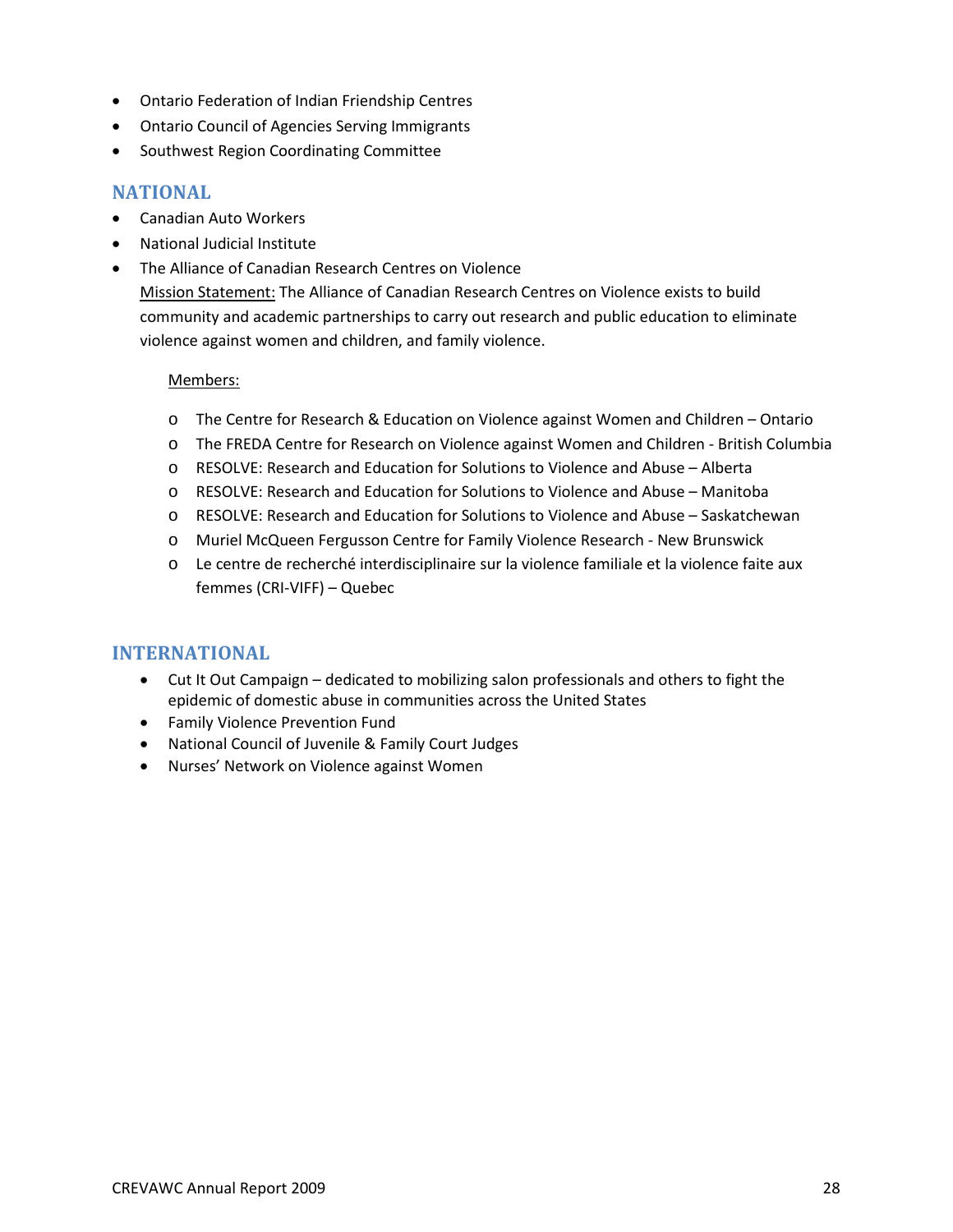# **APPENDIX H**

# **The FOURTH R**

A Research Collaboration between the University of Western Ontario - Centre for Research & Education on Violence against Women & Children, Faculty of Education and CAMH-Centre for Prevention Science

### **Project Team**

**David Wolfe, Ph.D.** , RBC Chair in Children's Mental Health (CAMH), Director, CAMH Centre for Prevention Science, Professor, University of Toronto; **Claire Crooks, Ph.D.** , CAMH Centre for Prevention Science and Centre for Research and Education on Violence against Women and Children, Faculty of Education, Western; **Ray Hughes, M.Ed.** ,CAMH Centre for Prevention Science and Faculty of Education, Western; **Peter Jaffe, Ph.D.** ,Professor, Faculty of Education, Western ; **Deb Chiodo, M.A., M.Ed.,**  Manager CPS**,** PhD Student, Faculty of Education, Western.

### **A Synopsis**

The Fourth R is a school based violence prevention program that grew out of a long-standing collaboration between David Wolfe when he was in the Psychology Department at The University of Western Ontario and Peter Jaffe when he was Director of the London Family Court Clinic. Since 1980 they had been working on child abuse and domestic violence initiatives and have increasingly turned their focus to violence prevention in schools.

At the time of the 4thR development, Ray Hughes was the Safe Schools Coordinator for the Thames Valley District School Board who was seconded to the Fourth R Project at Faculty of Education, The University of Western Ontario as an educator specializing in curriculum development and teacher training. Claire Crooks was a post-doctoral student shared by David Wolfe and Peter Jaffe

The Fourth R received an initial One Million Dollar grant from Royal LePage (2004-9) which allowed the project to move beyond the London Ontario area to schools across Canada. The Royal LePage donation is held by the Faculty of Education, The University of Western Ontario with a term that the allocation of funds is the responsibility of David Wolfe who is now the RBC Chair at the Centre for Addiction and Mental Health (CAMH), Professor of Psychiatry and Psychology, OISE/University of Toronto but remains an Adjunct Professor in the Faculty of Education, The University of Western Ontario. There are multiple grants related to the Fourth R held either by The University of Western Ontario or the Centre for Addiction and Mental Health, University of Toronto which require active research and administrative collaboration. The Fourth R started as part of the Grade 9 health and physical education program. The Fourth R curriculum is now integrated into the mainstream curriculum and has expanded to different provinces, grade levels and subject areas. In 2009 there are schools in 5 US communities that are incorporating the Fourth R curriculum as part of a major violence prevention initiative.

The proceeds of sales of the Fourth R go to CAMH and are reinvested in curriculum development, training and research on Fourth R related activities. The University of Western Ontario and the Centre for Research & Education on Violence against Women & Children receive overhead for the administrative costs. The University of Western Ontario is part of a SSHRC Cluster Grant, a seven year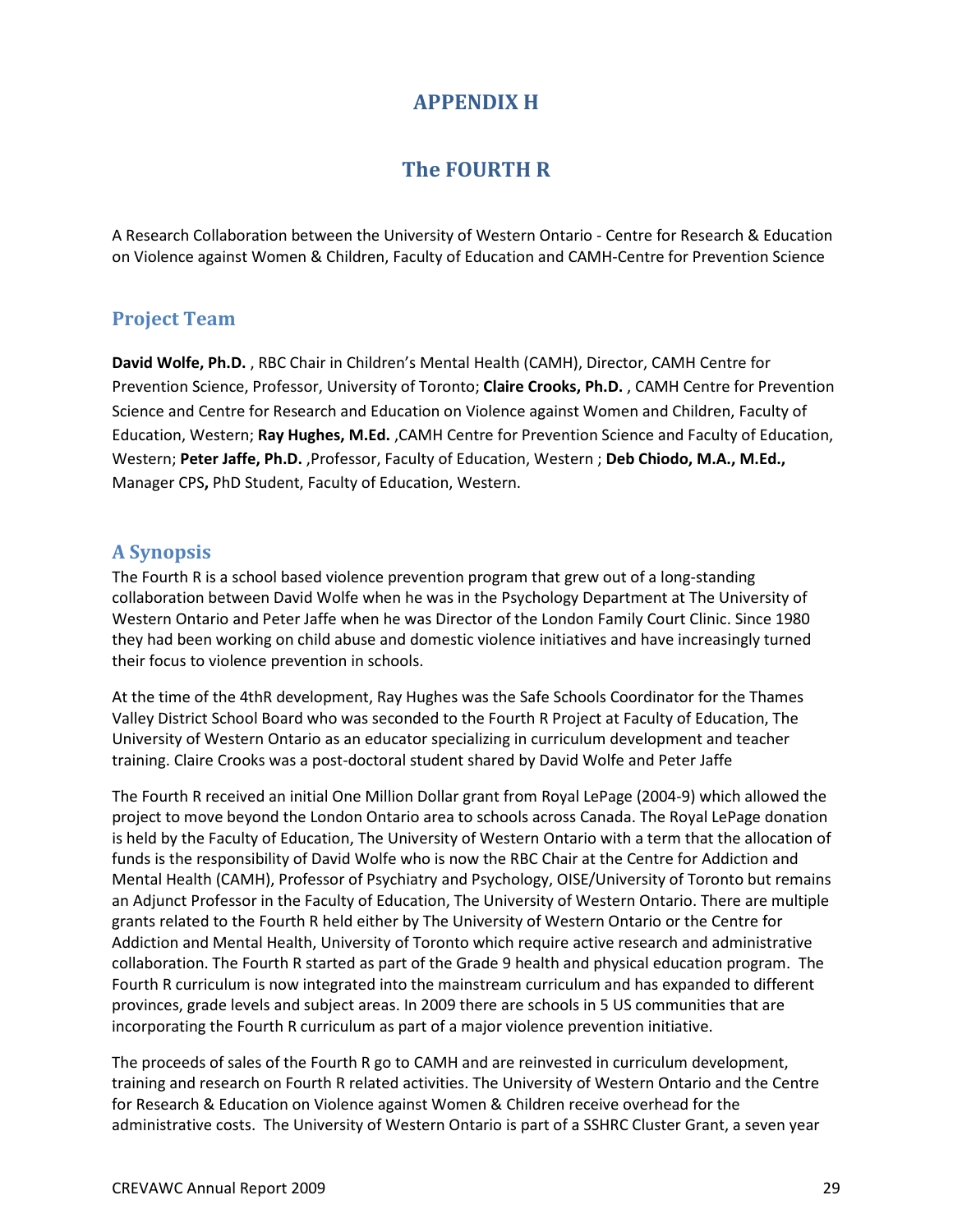contract in the amount of Two Million Dollars. This funding is to enhance research and practice in school based violence prevention through four provinces. The National Coordinator is Ray Hughes who retired from the school board and is now a University of Western, PMA , Contract employee.

### **Goals of the Fourth R**

The Fourth R is a relationship-based curriculum for preventing dating violence and other high-risk adolescent behaviours and promotes healthy adolescent relationships. As part of the program development it provides initial training in the curriculum to all teachers using it, as well as providing ongoing support and professional development for teachers.

The Fourth R curriculum is one component to a whole-school approach to violence prevention and healthy-relationships promotion. To ensure youth engagement in the curriculum, Youth Committees were formed in each school. The Youth Committee is an Antiviolence Steering Committee which is led by youth with a teacher-facilitator to highlight adolescent relationships issues in the school and create awareness of problems and solutions for teens that involve community agencies. The program also links parents with schools. The parent component involves a newsletter which goes home from grade nine students to parents stating what the students think parents should know about teens and sex, substances, and violence. It is supplemented by our literature on healthy adolescent development.

Fourth R grants and donations are held at both Western and CAMH. Some examples of grants held at Western include Crooks Donation – Curriculum development and implementation of Fourth R in Western Canada, Royal LePage – National Implementation of Fourth R, Canadian Women's Foundation, Population Health Fund National – Enhancing programming for aboriginal peoples; development of toolkit , PHF Translation and Dissemination – Extension of national grant, dissemination and translation of "Engaging and Empowering Aboriginal Youth: A Toolkit for Service Providers" toolkit across Canada. Grants held at CAMH include Carthy Donation – Implementation of Fourth R in Alberta, Ontario Ministry of Attorney General – Aboriginal Fourth R and programming, OESC Bullying/Research– Development of anti-bullying lessons to add to Fourth R for Alternative Education, RBC donation – Implementation of Fourth R in Toronto schools and a SSHRC Knowledge mobilization grant on violence prevention programs in schools.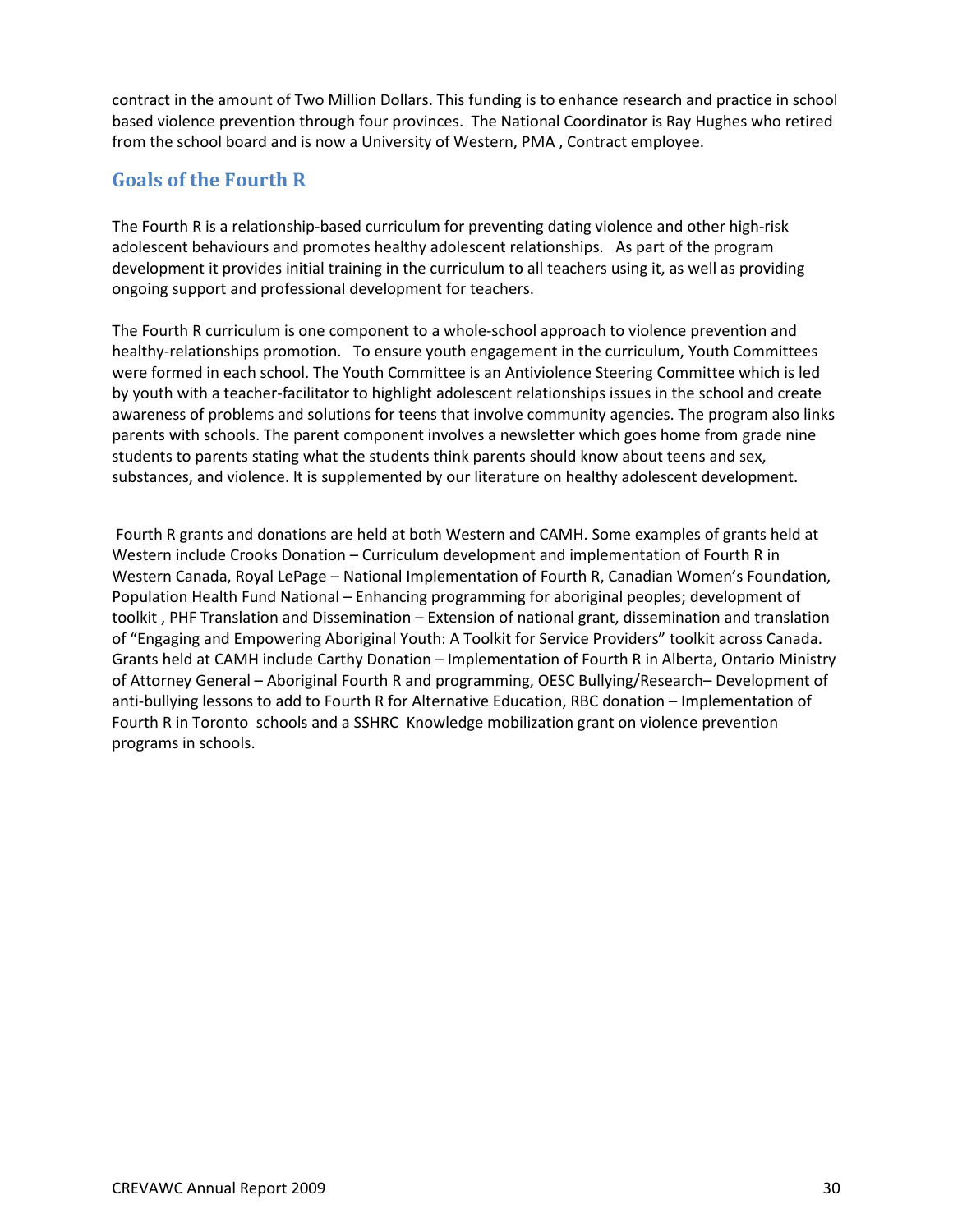# **APPENDIX I**

# **CREVAWC MANAGEMENT COMMITTEE**

#### **Responsibilities of the Management Committee:**

- Develop and approve a 3-year project plan and budget.
- Monitor the implementation of the plan.
- Develop and approve the annual budget.
- Approve the annual report and recommend it to the Dean for approval.
- Develop a communications strategy.
- Identify fund raising priorities.
- Develop strategies to increase the integration of the Centre into the Faculty of Education through shared initiatives and resources.
- Consult with the Advisory Committee on emerging and ongoing initiatives.

The Management Committee will meet at least three times per year (fall, winter and spring) and more often if necessary.

### **Membership of the Management Committee:**

Associate Dean, Faculty of Education **Example 20** of Business

**Ms. Krishna Patel Ms. Maria Callaghan** Director of Administration, Faculty of Education Manager, CREVAWC

**Dr. Peter Jaffe Ms. Lisa Heslop** 

**Ms. Barbara MacQuarrie London Police Services London Police Services** 

**Dr. Katina Pollock** Assistant Professor, Faculty of Education

**Dr. Jacqueline Specht** Director, Centre for Inclusive Education Faculty of Education

**Dr. Bob Macmillan Dr. Vaughan Radcliffe** Chair of Management Committee Associate Professor, Richard Ivey School

Academic Director, CREVAWC Supervisor, Family Consultants/ Victim Services Unit Community Director, CREVAWC London Coordinating Committee To End Woman Abuse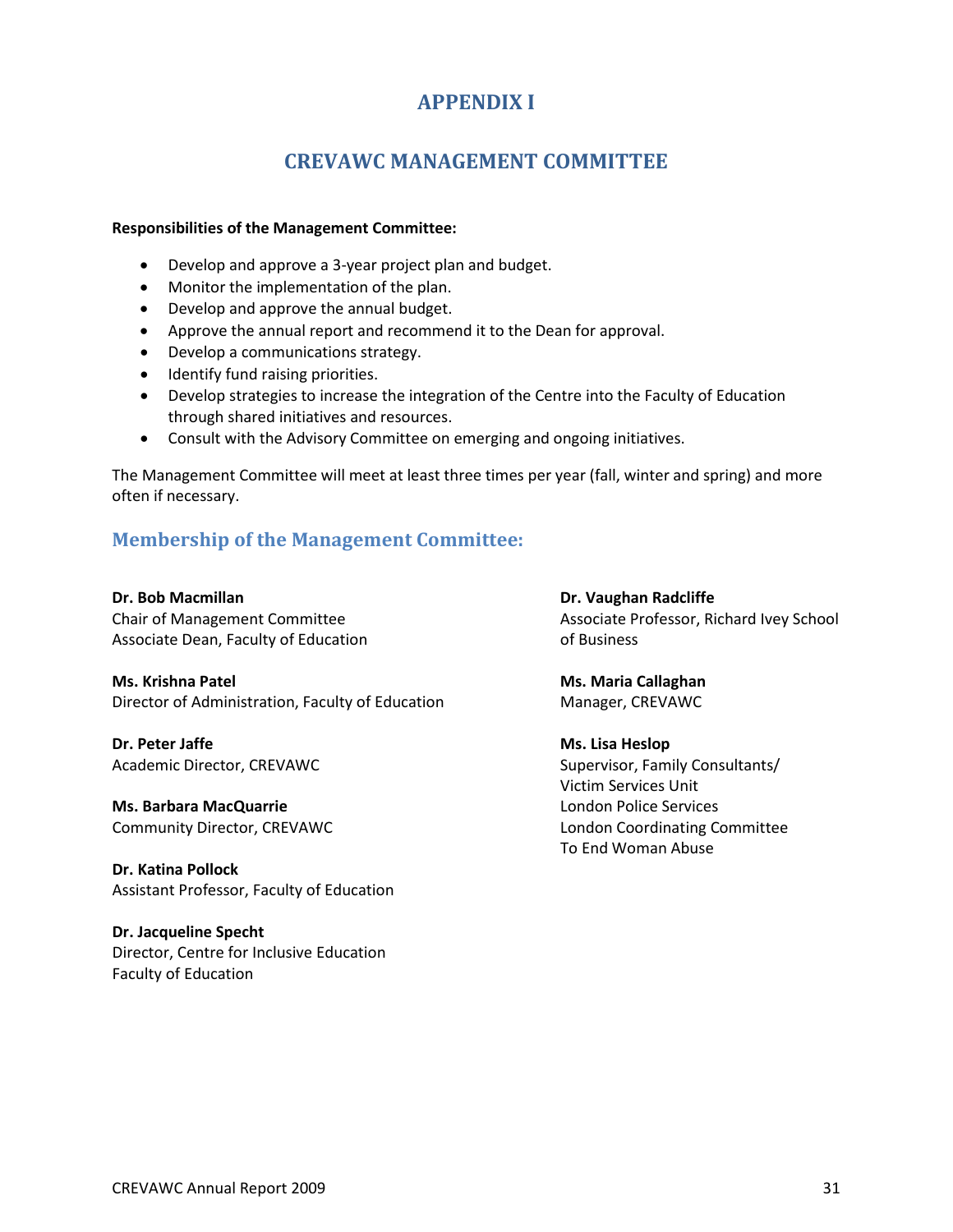# **APPENDIX J**

# **CREVAWC ADVISORY BOARD**

#### **The Advisory Board is responsible for:**

- Providing advice on how the Centre promotes and develops community-centred action research guided by feminist principles, especially by the recognition of the relationship between violence against women and children and the context of systemic inequality and injustice in which it thrives
- Meeting a minimum of three times per year
- Providing advice about research activities to ensure they are relevant to community concerns and the diverse nature of all the communities affected by violence against women and children
- Providing advice to ensure the activities of the Centre are committed to collaboration in local, national and international research initiatives by maintaining links with the founding partners, community based organizations in London and the Alliance of Research Centres
- Providing advice regarding appropriate recognition of contributions made by researchers, students and community partners
- Receiving reports from the Academic Director, the Community Director, the Administrative Coordinator and the Dean of Education
- Informing the general public about the research contributions of the Centre
- Advising the relevant faculty appointment committee on the appointment of the Academic Director and the Community Director to the Dean of Education.
- Advising the relevant faculty appointment committee on the appointment of the Scotiabank Chair
- Recommending the appointment of new Research Associates (academic and community) to the Centre Directors.

\* Terms of reference for the Advisory Board will be under review in 2010.

# **Advisory Board Members**

**Mr. Joseph Dunlop-Addley** Chair, CREVAWC Advisory Board Professor, Fanshawe College

**Dr. Gail Hutchinson** Vice-Chair, CREVAWC Advisory Board Director, Student Development Centre University of Western Ontario

**Dr. Nancy Bjerring** Professor Emeritus, Fanshawe College **Mr. Dermot Hurley** Assistant Professor, School of Social Work Kings University College

#### **Louise Pitre**

Executive Director, Sexual Assault Centre London Chair, London Coordinating Committee to End Woman Abuse

**Ms. Michelle Doege** Professor, Fanshawe College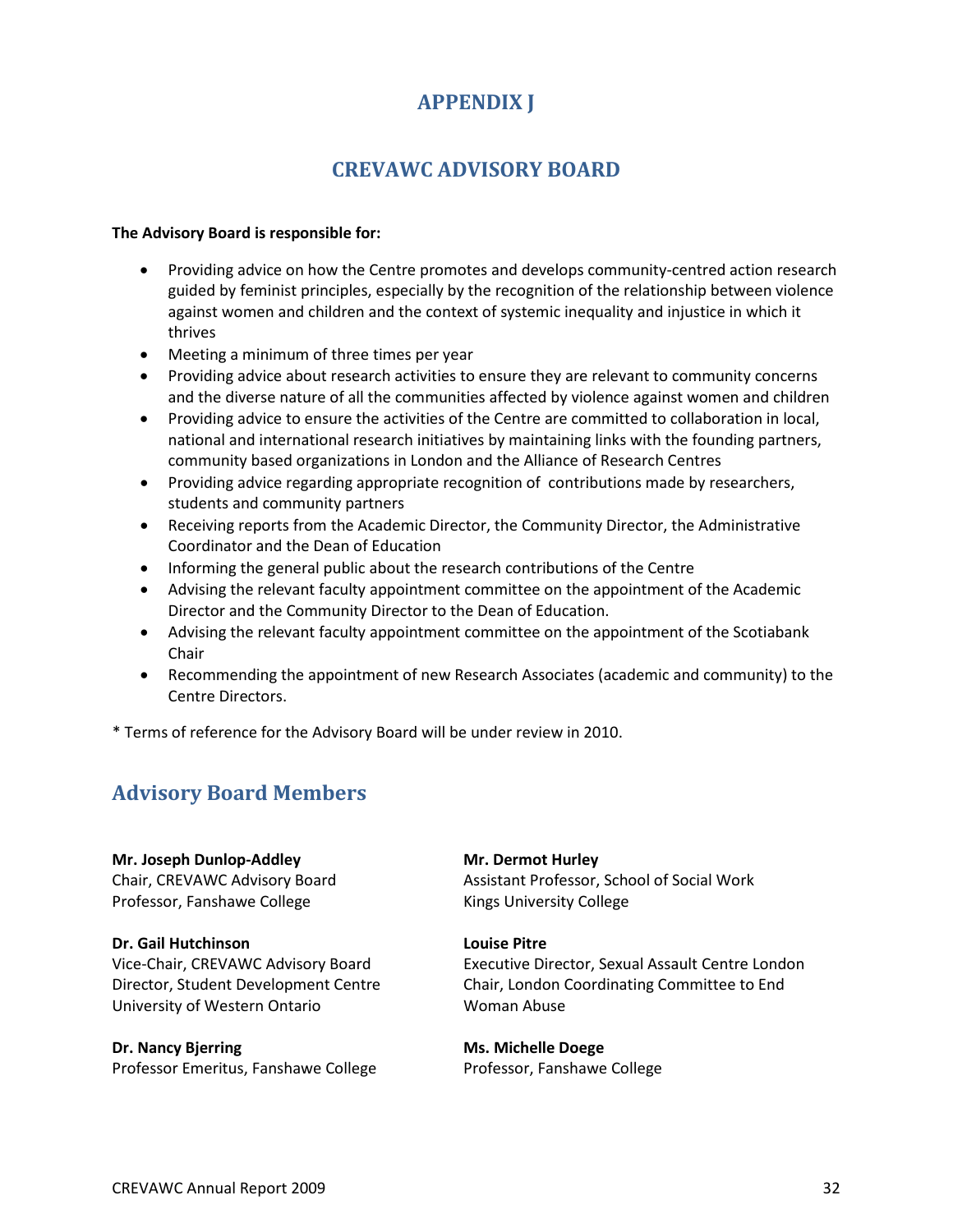#### **Dr. Barbara Lent**

Associate Dean, Equity and Professionalism Schulich School of Medicine & Dentistry Professor, Department of Family Medicine University of Western Ontario

#### **Mr. Robert Owens**

Coordinator, Social Service Worker Program and The Sonier Centre Fanshawe College

**Dr. Julia O'Sullivan** Dean, Faculty of Education University of Western Ontario

#### **Dr. Tracy Isaacs**

Chair, Department of Women's Studies and Feminist Research University of Western Ontario

#### **Ms. Lisa Heslop**

Supervisor, Family Consultants/Victim Services Unit London Police Service London Coordinating Committee to End Woman Abuse

#### **Dr. Gloria Alvernaz Mulcahy**

Adjunct Professor, Faculty of Education At^lohsa Native Family Healing Services

### **Ms. Beverly Coulston**

Professor, Fanshawe College

### **Justice Eleanor Schnall**

Judge, The Ontario Court of Justice London Coordinating Committee to End Woman Abuse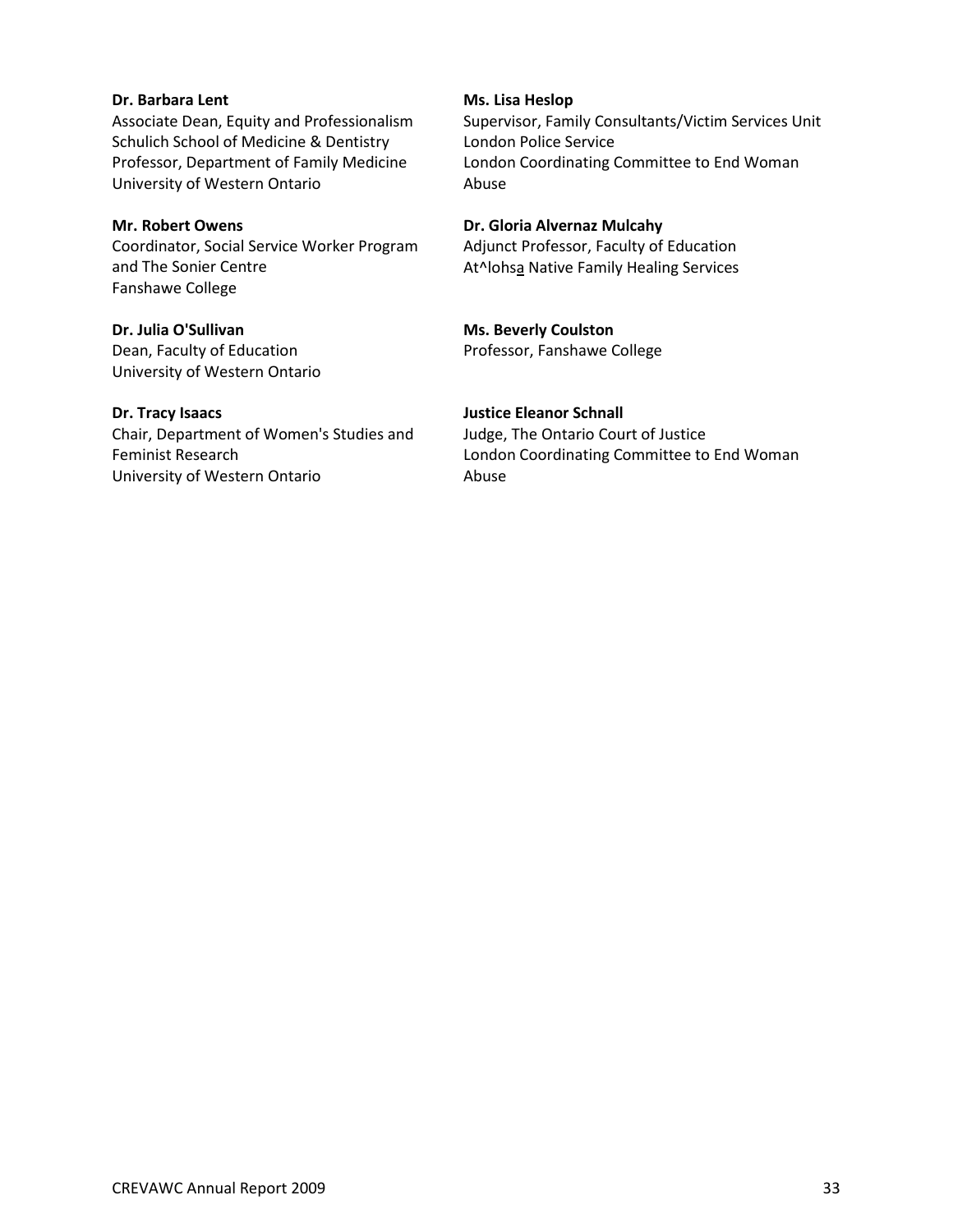# **APPENDIX K**

# **SELECTED INVITED ADDRESSES AND WORKSHOPS**

- *Domestic Violence Allegations in the Context of Child Custody Disputes*, California Association of Family & Conciliation Courts, San Francisco, CA, February 2009, Peter Jaffe.
- *The Impact of Hockey Violence in the Socialization of Boys,* Public Health Forum, London, ON, February 2009, Peter Jaffe.
- Collaboration of Family & Criminal Courts in Dealing with Domestic Violence, Department of Justice, Ottawa, ON, February 2009, Peter Jaffe.
- Prevention and Early Intervention Of Domestic Violence/Woman Abuse In The Workplace Training for Hotel Dieu Grace Hospital, Windsor, ON, February 10-11 and April 1-2, 2009, Margaret MacPherson and Barb MacQuarrie.
- How to Identify Domestic Violence in the Workplace and Missed Opportunities in the Lori Dupont Case, Ontario Nurses Association Annual General Meeting, Toronto, ON, March 3, 2009, Barb MacQuarrie.
- *Sexual Harassment: Policy and Response,* guest Lecture for UWO Women's Studies Course, March 4, 2009, Barb MacQuarrie.
- *Designing a Program to Address Domestic Violence in the Workplace*, Workers Safety and Insurance Board, Toronto, ON, May 7, 2009, Barb MacQuarrie*.*
- *Uprooted and Displaced: A Focus on Aboriginal, Refugee, and Homeless Girls in Canada*, Canadian Public Health Association, 2009 Annual Conference, Winnipeg, MB, June 7-10, 2009, Helene Berman and Kathy Edmunds.
- *Milestones in Addressing Gendered Workplace Harassment and Violence*, Key Note address for Chatham-Kent Sexual Assault Crisis Centre Annual General Meeting., June 25, 2009, Barb MacQuarrie*.*
- *Intersectionality and the girl child.* Pre-Conference Workshop at the 17th International Council of Women's Health Issues Conference, July 9-11, 2008, Gaborone, Botswana, Helene Berman and Yasmin Hussain.
- *Supervised Visitation in Domestic Violence Case*. National Council of Juvenile & Family Court Judges. San Diego, CA, September 2009, Peter Jaffe.
- *The Impact of Domestic Violence in the Lives of Children.* Governor's Task Force on Domestic Violence, Montgomery, AL, October 2009, Peter Jaffe.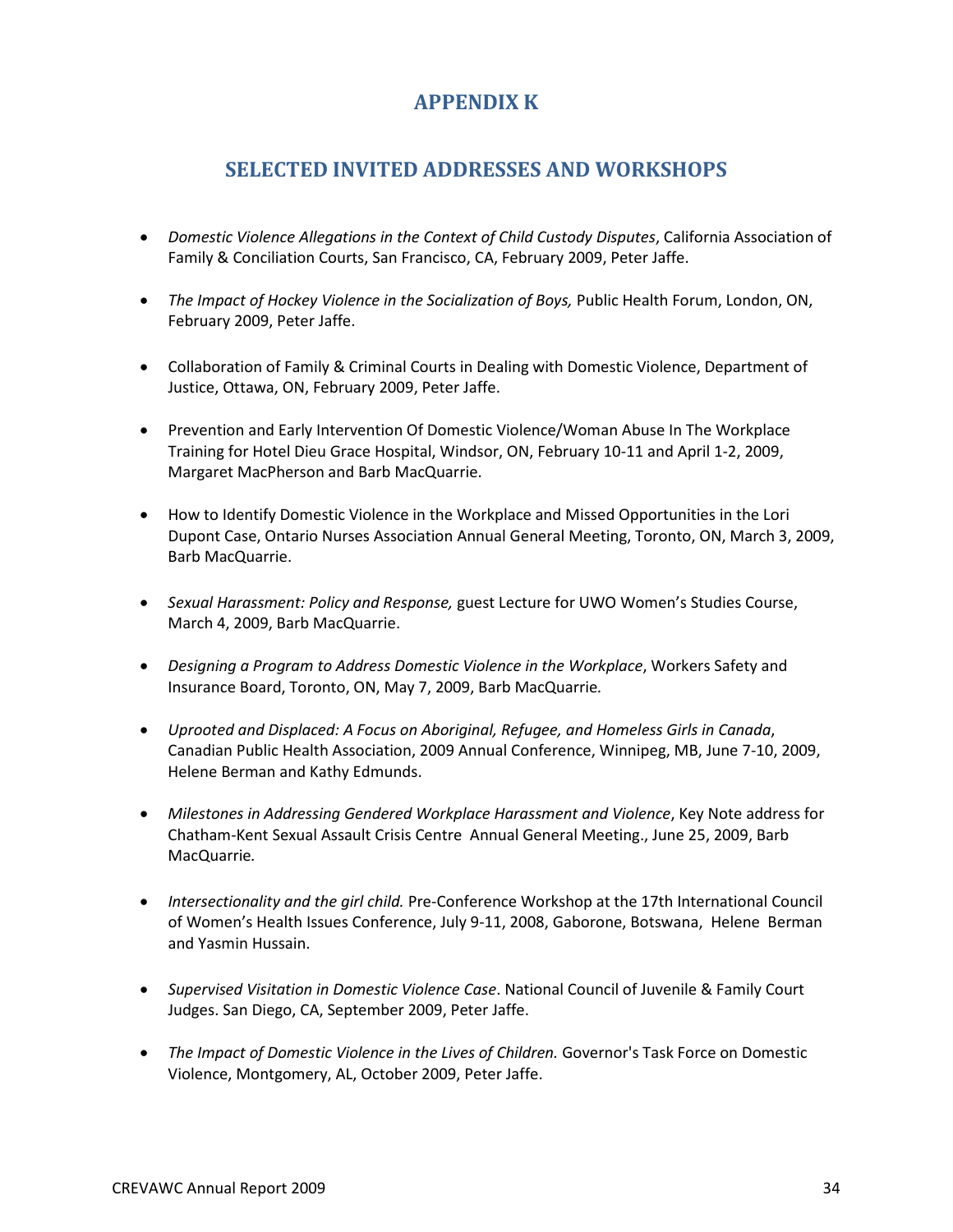- Collaborating with Girls and Young Women for Change: Mapping and Challenging the Trajectories of Violence and Inequality in their Everyday Lives, Symposium Presentation at the Nurses Network on Violence against Women International Conference, October 1-3, 2009, Coral Gables, Fl, Helene Berman, Yasmin Hussain, Louise Pitre, Randa Bringi and Kaitlyn McQuaid.
- *Intersecting Sites of Violence in the Lives of Girls*, Paper presentation at the Family Violence Prevention Fund National Conference on Health and Domestic Violence, October 8-10, New Orleans, LA, Helene Berman.
- *How to Help Your Abused Co-Worker*, Women's College Hospital, Toronto, ON, November 26, 2009, Barb MacQuarrie.
- *Finding Hope in Darkness*, lecture for the annual December 6 Commemoration Ceremony, Brescia College, UWO, December 6, 2009, Barb MacQuarrie.
- Responding to Workplace Violence: Strategies and Legal Protections. Legal Information Training for Service Providers, sponsored by Metro Action Committee on Violence Against Women, Toronto, ON, December 1, 2009, Barb MacQuarrie.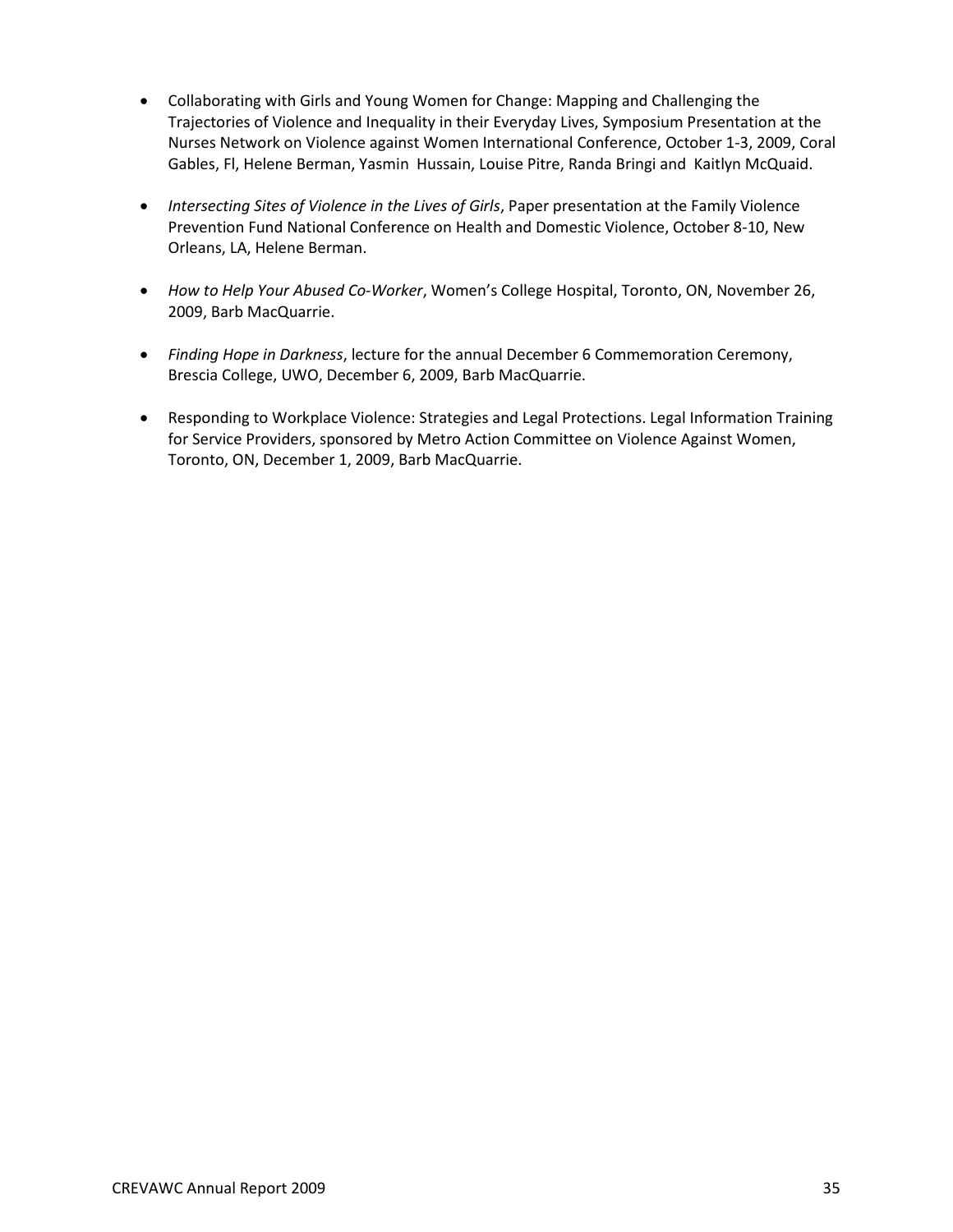# **APPENDIX L**

# **COMMUNITY FORUMS HOSTED BY CREVAWC**

- Research Forum, Peggy Sattler, Trustee and Past-Chair, TVDSB Senior Policy Analyst, Academica Group*, From Protest to Policy: Addressing Homophobic Bullying at the Thames Valley District School Board,* February 5, 2009.
- Research Forum, Barb MacQuarrie, Community Director, CREVAWC, Examining the Structural Roots of Inequality through Curriculum Resources: Overview of the Tools for Change Educator's Website, March 12, 2009.
- Book Launch, *Seda's Story: A Memoir, Sumach Press,* Community Room, Faculty of Education, March 30, 2009.
- Research Forum, Rosine Nimeh Mailloux, Author, *Violence against Women in the Middle East,*  May 20, 2009.
- *3rd Annual Father's Day Breakfa*st, London Convention Centre, June 2, 2009.
- *Father's Day Lunch: Media Violence*, London Convention Centre**,** June 2, 2009.
- *Skill Building for Parents in Addressing Media Violence and Its Harmful Effects on out Students*, Stoneridge, Conference Centre, June 9, 2009.
- *Skill Building for Parents in Addressing Media Violence and Its Harmful Effects on out Students*, TVDSB Parent Involvement Forum, Ed Centre, London, October 24, 2009.
- Research Forum, Pam Cross, Feminist Lawyer, *Women, Equality, Law and Policy in Canada: Recent Provincial and Federal Initiatives,* Nov 12, 2009.
- Pam Cross, *The Vengeful Bitch Asked For It: The Construction of Women as Evil in our Analysis of Violence Against Women,* Co hosted by Department of Women Studies and Feminist Research and the CREVAWC, 3M Centre, University of Western Ontario, Nov 12, 2009.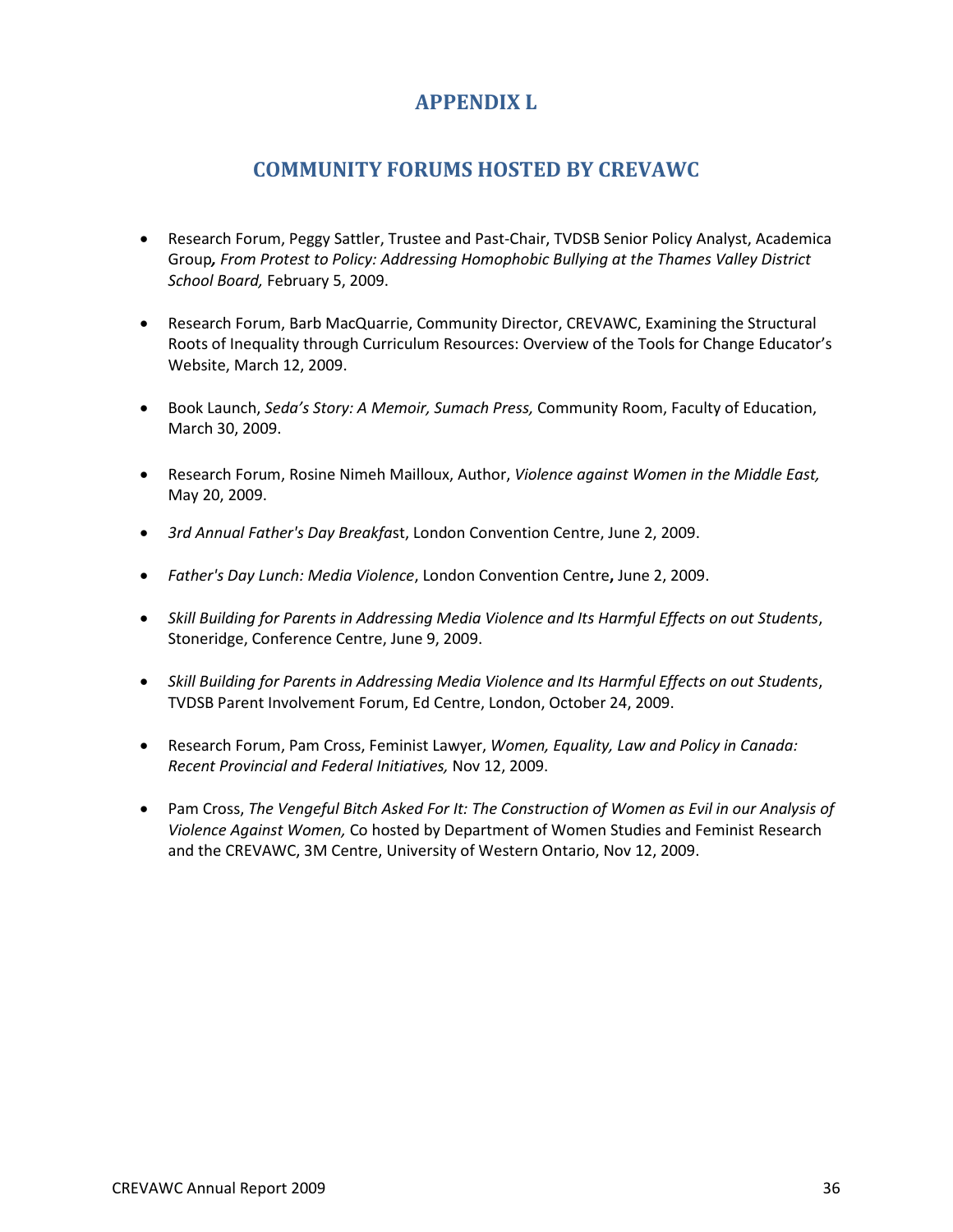# **APPENDIX M**

# **2009 PUBLICATIONS**

Berman, H., Alvernaz Mulcahy, G., Forchuk, C., Edmunds, K., Haldenby, A., & Lopez, R. (2009). Uprooted and displaced: A critical narrative study of homeless, Aboriginal, and newcomer girls in Canada. *Issues in Mental Health Nursing,* 30, 418-430.

Berman, H., Irias Giron, E., & Ponce Marroquin (2009). A narrative study of refugee women who have experienced violence in the context of war. *Canadian Journal of Nursing Research,* 41(1),144-165. [Article selected for reprint in *CJNR* 40th Anniversary Special Commemorative issue]

Berman, H. & Jiwani, Y. (2008). Newcomer girls in Canada: Implications for interventions by mental health professionals. In S. Guruge & E. Collins (Eds), *Working with Immigrant and Refugee Women: Guidelines for Mental Health Professionals* (pp.137-156). Toronto, ON: Toronto: Centre for Addictions and Mental Health.

Centre for Research & Education on Violence against Women & Children. (2009). *Surviving the System Handbook: Advice on Using the Legal System if you are a Survivor of Sexual Violence.* London, Ontario: Barb MacQuarrie (Ed.)

Jaffe, P.G., Crooks C.V. & Watson L. (2009). Creating Safe School Environments: From Small Steps to Sustainable Change. London ON: Althouse Press.

Jaffe, P & Hughes, R. (2008). Preventing violence against girls: Challenges and opportunities for educations. *Education Forum,* 34 (3), 1-5.

Jaffe, P.G., Johnston, J. R., Crooks, C.V., Bala, N.(2008). Custody disputes involving allegations of domestic violence: Toward a differentiated approach to parenting plans. *Family Court Review,* 46 (3), 500-522.

MacQuarrie, B., & Burr C. (Eds.). (2009). *Report from Workplace Violence Prevention Think Tank.* London, Ontario.

MacQuarrie, (Ed.). (2009). Summary Report from: Safe, Respectful and Inclusive Workplaces Conference. London, Ontario.

Mason, R., Hyman, I., Berman, H., Guruge, S., Kanaganatram, P., Manuela, L. (2008).Violence is an international language: Tamil women's perceptions of Intimate Partner Violence. *Violence Against Women,* 14(2), 1397-1412.

Tremblay, P. F., Harris, R., Berman, H., MacQuarrie, B., Hutchinson, G., Smith, M., Jelley, J., & Dearlove, K. (2008). Negative social experiences of university and college students. *Canadian Journal of Higher Education,* 38 (3), 57-75.

Wolfe, D.A., Crooks, C.V., Jaffe, P., Chiodo, D., Hughes, R., Ellis, W., Stitt, L. & Donner, A. (2009). A school-based program to prevent adolescent dating violence: A cluster randomized trial. *Archives of Paediatric and Adolescent Medicine,* 163(8), 692-699.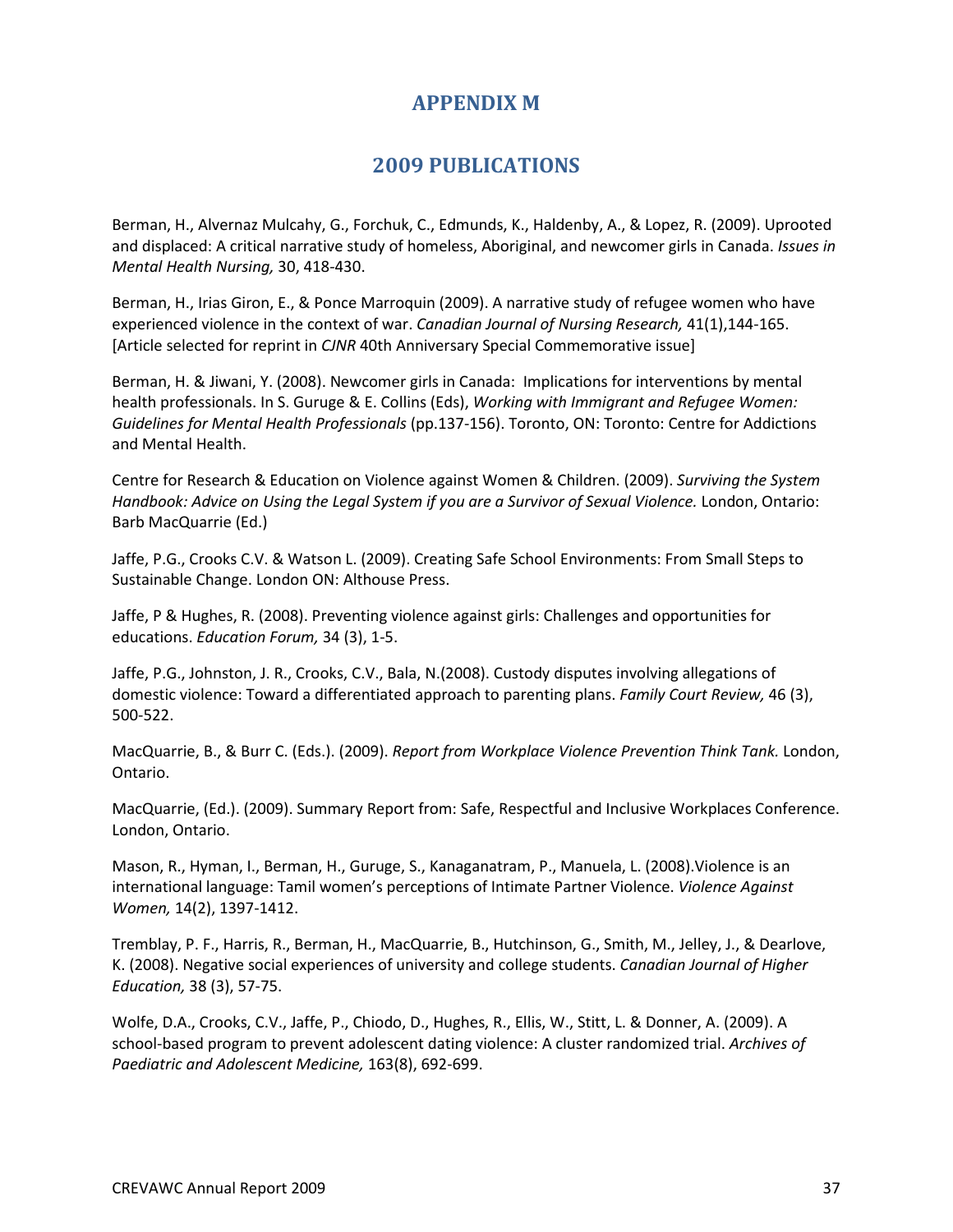# **APPENDIX N**

# **SELECTED PRINT MEDIA**

- *Fighting in no way enhances hockey. The London Free Press. January 19, 2009. Peter Jaffe.*
- How the economic downturn will impact women's vulnerability to violence. The London Free Press. January 30, 2009. Barb MacQuarrie.
- *Judges sending children to U.S. for quack therapy.* The Globe and Mail. February 2, 2009. Peter Jaffe.
- *Parent attacks official. The London Free Press. February 4, 2009. Peter Jaffe.*
- Helping sexual assault victims survive the system. Western News. February 5, 2009. Barb MacQuarrie.
- *Video finds wide audience. Western News. February 5, 2009.*
- *Encore presentations of diversity video. Western News. February 6, 2009.*
- *Report calls for end to fights. The London Free Press. February 10, 2009. Peter Jaffe.*
- *"Culture of violence" decried. The London Free Press. February 25, 2009. Peter Jaffe.*
- *Decriminalization of Sex Work*. The UWO Gazette. March 5, 2009. Barb MacQuarrie.
- *Abduction by strangers rare. The London Free Press. April 15, 2009. Peter Jaffe.*
- *Program addresses domestic violence in Muslim community.* Western News. April 17, 2009. Mohammed Baobaid, Barb MacQuarrie and Peter Jaffe.
- *Helping victims of domestic violence in London*. Ministry of the Attorney General News. April 17, 2009. Mohammed Baobaid.
- *Province commits \$80K to Muslim centre.* The London Free Press. April 21 2009. Mohammed Baobaid.
- *Shelters under microscope*. Western News. April 23, 2009. Barb MacQuarrie.
- *Creating safe, respectful workplaces*. Western News. May 25, 2009. Barb MacQuarrie**.**
- *Young women most at risk. The London Free Press. May 27, 2009.*
- *Time for some "macho" decoding. The London Free Press. June 3, 2009. Peter Jaffe.*
- *Major conference tackles domestic violence. Western News. June 11, 2009. Peter Jaffe.*
- Committee urges Children's Aid Society to boost efforts. The London Free press. June 12 2009. Peter Jaffe.
- *Western professor appointed to Order of Canada. Western News. July 2, 2009. Peter Jaffe.*
- *Order of Canada taps Jaffe. The London Free Press. July 3, 2009. Peter Jaffe.*
- *Precious yet troubling*, Kingston Whig-Standard. August 1, 2009. Peter Jaffe.
- *Reducing teen dating violence. Western News. August 4, 2009. Peter Jaffe and David Wolfe.*
- *London program spreads into U.S.* The London Free Press. August 5, 2009. Peter Jaffe.
- *Workplaces get new tools to identify abuse*, Western News. Monday, August 10, 2009. Barb MacQuarrie.
- *Abuse detection comes to workplace.* The London Free Press. August 11, 2009. Barb MacQuarrie.